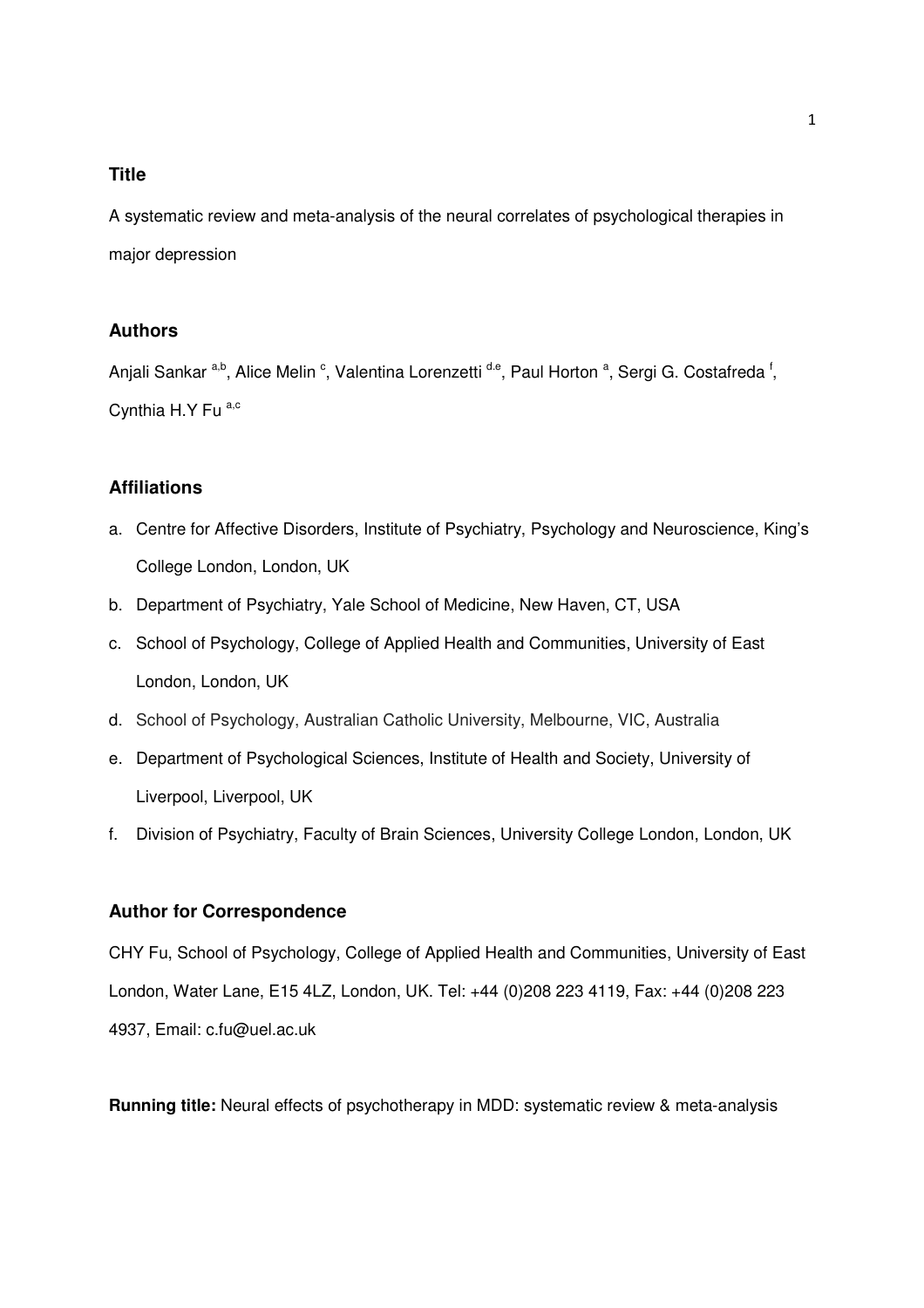#### **Abstract**

Longitudinal neuroimaging studies in major depression have revealed cortico-limbic abnormalities which are modulated by treatment. We performed a systematic review and metaanalysis of psychotherapy treatment studies measuring neural function and metabolism using fMRI, PET, SPECT and MRS. Seventeen studies were included in the systematic review, total of 200 major depression participants (mean age 37.6 years), all medication free, and 116 healthy controls (mean age 36.4 years). Neuroimaging assessments were performed prior to initiation of treatment and following course of treatment. Treatment durations were: 16-30 weeks for CBT, 11 weeks for behavioral activation therapy, and up to 15 months for psychodynamic psychotherapy. The meta-analysis consisted of studies in which both groups had same serial scans and comparable tasks; total of 5 studies with visual presentation tasks of emotional stimuli: 55 patients (mean age: 38.7 years) and 55 healthy controls (mean age: 36.3 years). The meta-analysis revealed a significant group by time effect in left rostral anterior cingulate, in which patients showed increased activity following psychotherapy while healthy controls showed a decrease at follow up. Longitudinal treatment effects revealed reduced left precentral cortical activity in major depression. Findings could be indicative of improvements in emotion responsivity that may be achieved following psychotherapy.

#### **Keywords**

meta-analysis; neuroimaging; major depressive disorder; cognitive behavioral therapy; psychodynamic; interpersonal, psychotherapy; psychological intervention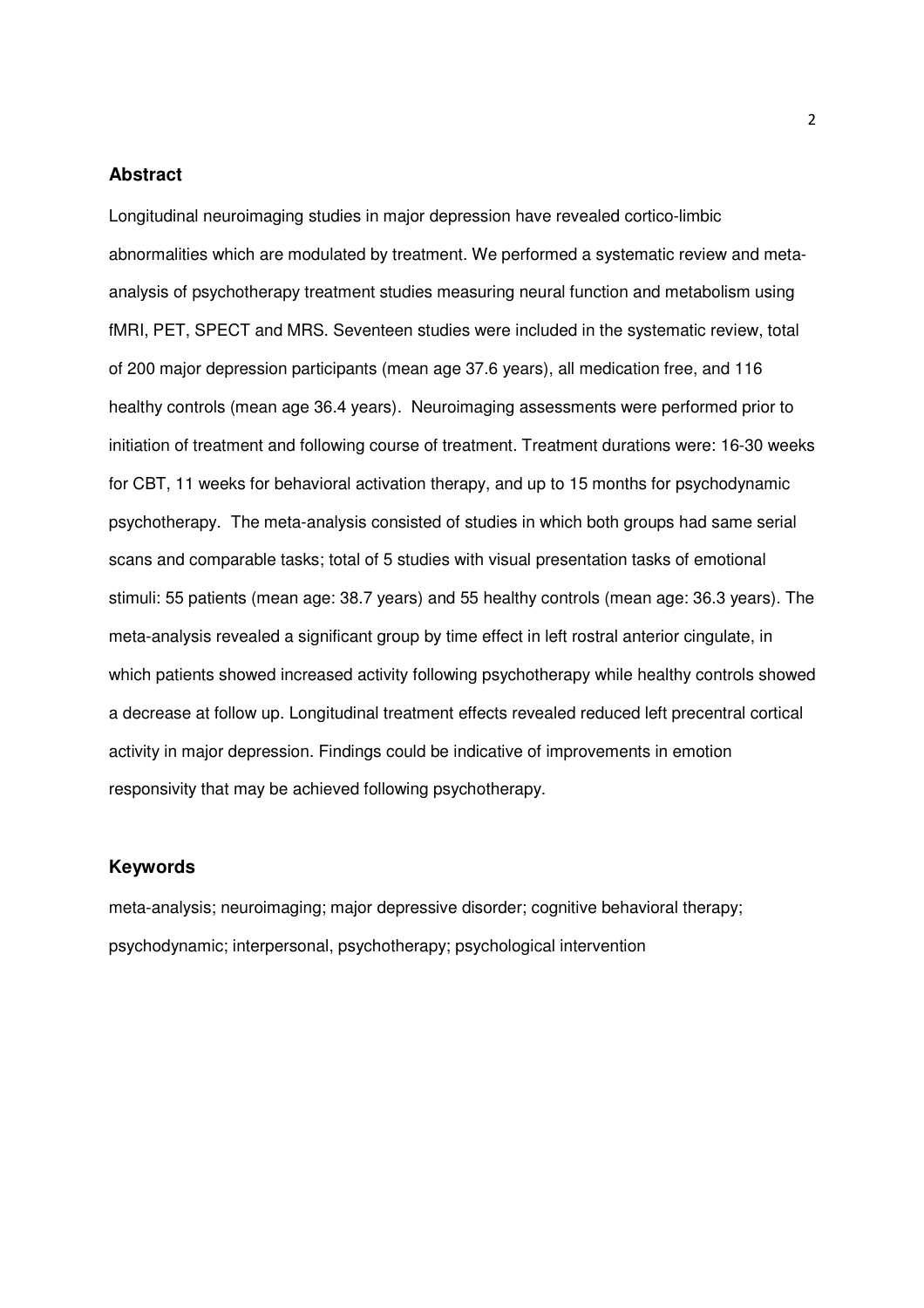#### **1. Introduction**

Major depression is the most prevalent of the mental health disorders, affecting an estimated 350 million people globally, and is the leading cause of disability worldwide (Vos et al., 2015). The disorder is associated with a high risk of relapse, which is about 50% following the first depressive episode and increases up to 80% after two episodes (Mueller et al., 1999). Treatments which can reduce the risk of a depressive relapse are essential for supporting recovery and for maintaining interpersonal, social and occupational functioning. While antidepressant medication has demonstrated efficacy in reducing the risk of relapse, a course of treatment with cognitive behavioral therapy is as efficacious in preventing a depressive relapse as ongoing treatment with antidepressant medication (Cuijpers et al., 2014), and psychodynamic psychotherapy is as efficacious as cognitive behavioral therapy for the treatment of major depression (Steinert et al., 2017).

We know that psychological therapies are effective treatments for acute depressive episodes and can aid in preventing a depressive relapse, however the mechanisms of these treatments are not well understood. The different forms of therapy have been founded on distinct principles, which guide the format and procedures in each treatment. Cognitive behavioral therapy considers the interrelationship between the affect, behavior and cognitions which predominates in depression, namely the low mood, social withdrawal and negative thinking style that are characteristic of an acute depressive episode. Cognitive behavioral therapy proposes that addressing the cognitive processes and content that underlie the dysfunctional attitudes and behavior is a key component in alleviating depressive symptoms (Lorenzo-Luaces et al., 2015; Sheppard and Teasdale, 2000). Behavioral activation therapy was developed as a stand-alone component of cognitive behavioral therapy which focuses on engagement and participation in constructive reinforcing activities and reduction of avoidance and withdrawal behaviors (Ekers et al., 2014). Interpersonal therapy is based on the premise that maladaptive communication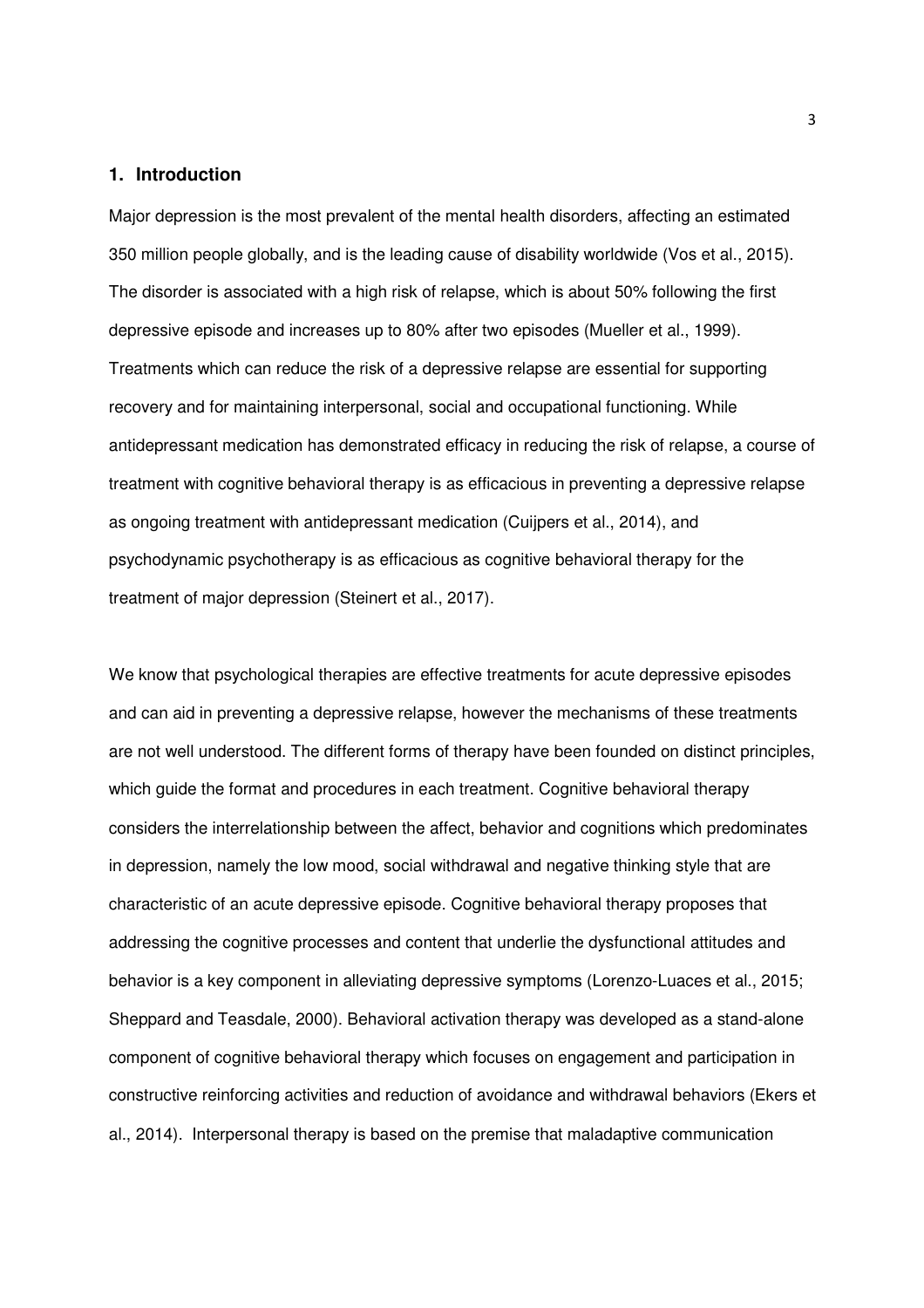processes negatively impact mood and thus attempts to address the interpersonal problems that are common in individuals with depression (Weissman, 2006). Psychodynamic psychotherapy seeks to understand the unconscious processes that impact on interpersonal relationships and day to day functioning in order to help the individual to become aware of these processes and to then be able to modify their responses and behaviors (de Maat et al., 2009).

While different forms of psychological therapies propose distinct formulations, there are also some common factors which contribute to their efficacy in improving depressive symptoms. For example, therapeutic alliance, which is the relationship between the patient and therapist, has been shown to mediate the clinical outcome in psychotherapy (Flückiger et al., 2012; Horvath and Luborsky, 1993; Krupnick et al., 2006; Lorenzo-Luaces et al., 2015), as well as with pharmacological and placebo treatments (Krell et al., 2004; Leuchter et al., 2014). The contribution of common and specific factors to the efficacy of each form of psychotherapy has not been established. If we could identify the components which are most important for their clinical effectiveness, then we may be able to improve clinical outcomes by optimizing these features and we could determine whether there are specific components which are more beneficial for specific features in major depression.

Investigations of mechanisms of psychological therapies in depression though have been largely based on self-report and behavioral measures. Self-report measures are subjective and inherently biased, and behavioral measures may not be able to offer the necessary precision and accuracy. Neuroimaging offers the potential to identify the neural processes that underlie the psychological therapies. Study designs that consist of measures before and following the intervention are able to demonstrate treatment effects when the neural responses that change with the clinical outcome are considered because the effects of treatment would be expected to be most evident in those patients whose depressive symptoms show the greatest improvement.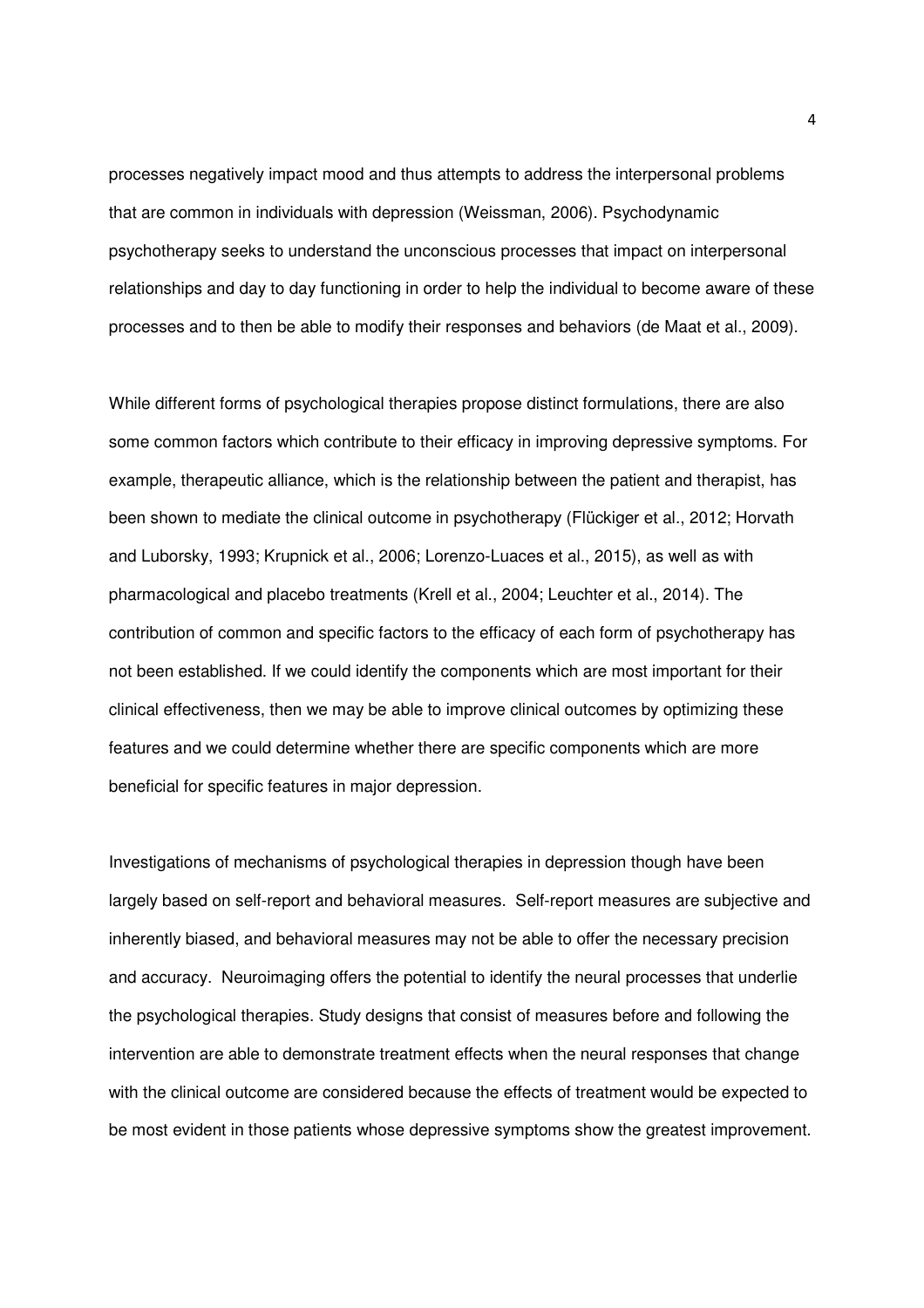In order to examine the mechanisms of the treatment, a mediator would need to demonstrate an effect on the clinical outcome, and importantly a change in the mediator would need to precede the change in the dependent variable (Kraemer et al., 2002). Thus, it would be necessary to acquire serial measurements at: baseline prior to the intervention, early in the course of therapy before a change in symptoms occurs, as well as following the course of therapy.

The interplay between the amygdala and prefrontal regions is important for healthy emotional regulation which involves prefrontal modulation of amygdala responses (Costafreda et al., 2008). However, major depression is associated with reduced connectivity between the amygdala and the dorsal anterior cingulate cortex (Costafreda et al., 2013). If there are distinct mechanisms in each of the psychological therapies, it would be expected that there would be distinct neural mediators and correlates. Proposed mechanisms for different forms of psychological therapy have generally been based on data from the early longitudinal neuroimaging studies. Cognitive behavioral therapy is proposed to increase inhibitory cortical control from the prefrontal cortex, in particular the dorsolateral prefrontal cortex (DeRubeis et al., 2008). Behavioral activation is proposed to increase reward based behavior, such as reward anticipation by increased striatum functioning and reward feedback involving dorsolateral prefrontal and orbitofrontal regions (Dichter et al., 2009). Reductions in subgenual anterior cingulate activity following psychodynamic psychotherapy have been proposed to reflect the overcoming of repressed emotions and lessening in unconscious guilt (Abbass et al., 2014)

Longitudinal neuroimaging studies of psychological therapies have most commonly consisted of serial scans prior to and following a course of treatment. Mixed findings have been revealed though, for example amygdala activity at baseline, prior to treatment, has been reported as increased (Buchheim et al., 2012; Fu et al., 2008), decreased (Ritchey et al., 2011), as well as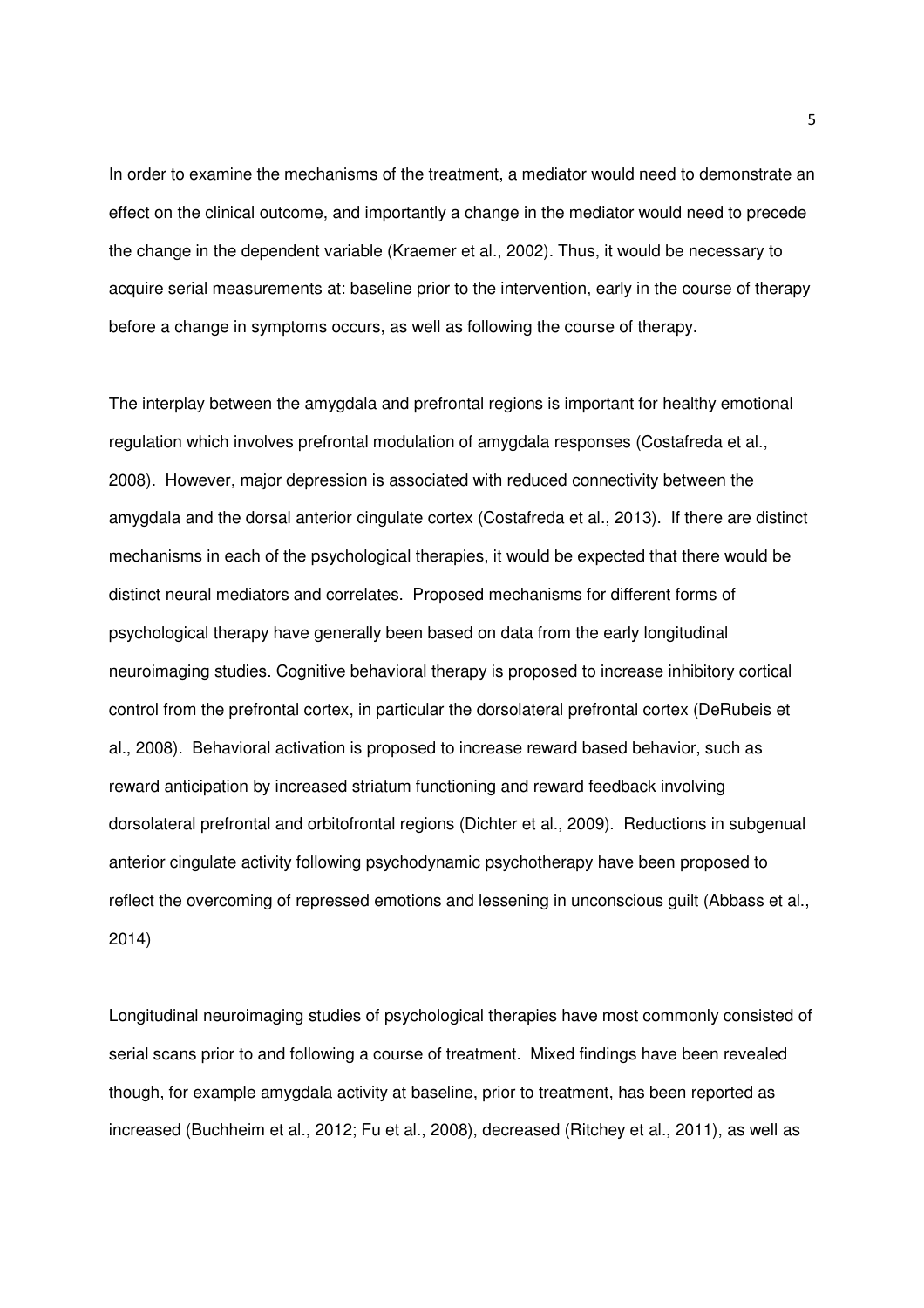showing no differences (Yoshimura et al., 2013) in major depression relative to healthy participants. These effects were then followed by reductions in amygdala activity following cognitive behavioral therapy (Fu et al., 2008), behavioral activation therapy (Dichter et al., 2009) as well as to long term psychodynamic psychotherapy (Buchheim et al., 2012). In prefrontal regions, increases (Fu et al., 2008), but also decreases (Buchheim et al., 2012), in anterior cingulate activity have been reported, as well as increases in the medial prefrontal cortex following cognitive behavioral therapy (Ritchey et al., 2011; Yoshimura et al., 2013).

Such variances can be due in part to differences in symptom profiles and concurrent antidepressant medications, experimental paradigms, scanning procedures and treatment durations. An experimental task that involves passive viewing or implicit processing of emotional stimuli is generally associated with greater probability of amygdala activation as compared to active task instructions, tasks needing increased attentional effort or a task that includes a language component (Costafreda et al., 2008), which may then have an impact on any subsequent modulation by therapy. Individual studies tend to generate modest effect sizes due to the relatively small sample sizes (Costafreda, 2012). Meta-analysis of treatment studies can detect consistent findings across studies and may provide more robust conclusions.

We performed a systematic review and meta-analysis of the neural correlates of psychological therapies in major depression. We sought to build on previous systematic reviews, which had not conducted a quantitative analysis (Quidé et al., 2012), or was limited to psychodynamic psychotherapy (Abbass et al., 2014) or to cognitive behavioral therapy (Franklin et al., 2015). Previous meta-analyses had combined depression and anxiety disorders (Messina et al., 2013) or had combined studies using a number of paradigms, as well as including a study in which patients had not responded to a trial of antidepressant medication and were taking them during cognitive behavior therapy (Boccia et al., 2016). We sought to address these confounds of

6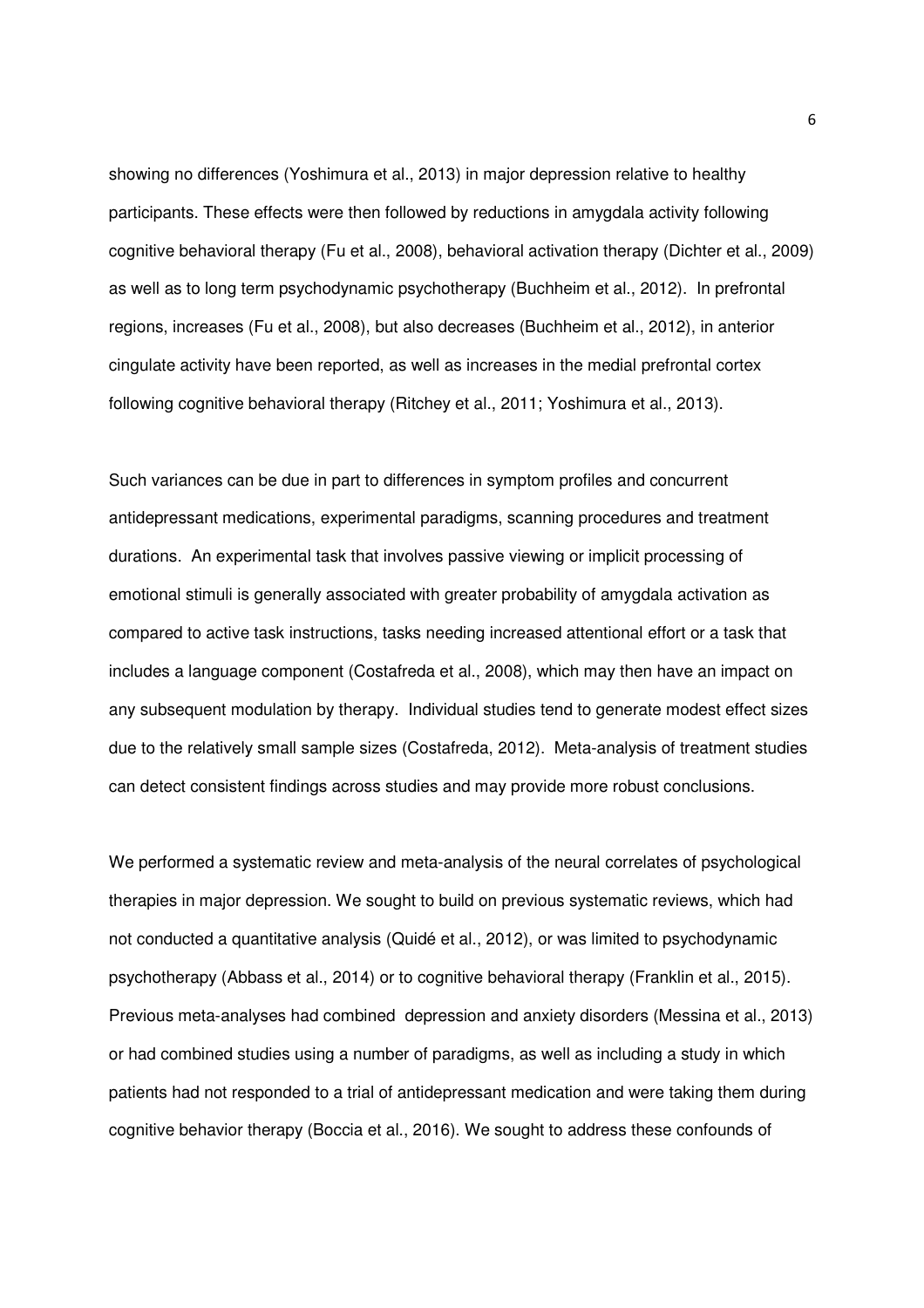combining major depression with anxiety disorders, combining the effects of psychological therapy with the effects of pharmacological therapy, and combining cognitive and affective processing tasks.

In the present systematic review and meta-analysis, we examined the neural effects and potential mechanisms of psychological therapies in major depression. We limited the samples to major depression; examined the forms of therapy: cognitive behavioral therapy, behavioral activation therapy, interpersonal therapy and psychodynamic psychotherapy; and included the neuroimaging methods: functional MRI, PET, SPECT and magnetic resonance spectroscopy. A variety of neuroimaging tasks were assessed in the systematic review, but the meta-analysis consisted only of studies in which both the patient and healthy control groups underwent the same serial scans and comparable tasks. The only studies which met these criteria had applied visual affective processing tasks. Furthermore, the meta-analysis directly addressed the potential of a positive reporting bias by including both whole brain and region of interest studies as well as studies which failed to show any baseline group differences.

We examined the following contrasts: (1) to determine the effects of therapy in a group by time interaction analysis in major depression and healthy participants, which accounts for potential confounds of time and repeated scans; (2) to assess the effects of therapy in a pre-treatment (baseline) versus post-treatment contrast in patients with major depression; and (3) to assess the specific neural correlates of therapy in a correlation of the change in neural responses following treatment with the change in depressive symptom severity.

# **2. Methods**

# **2.1. Systematic review strategy and selection criteria**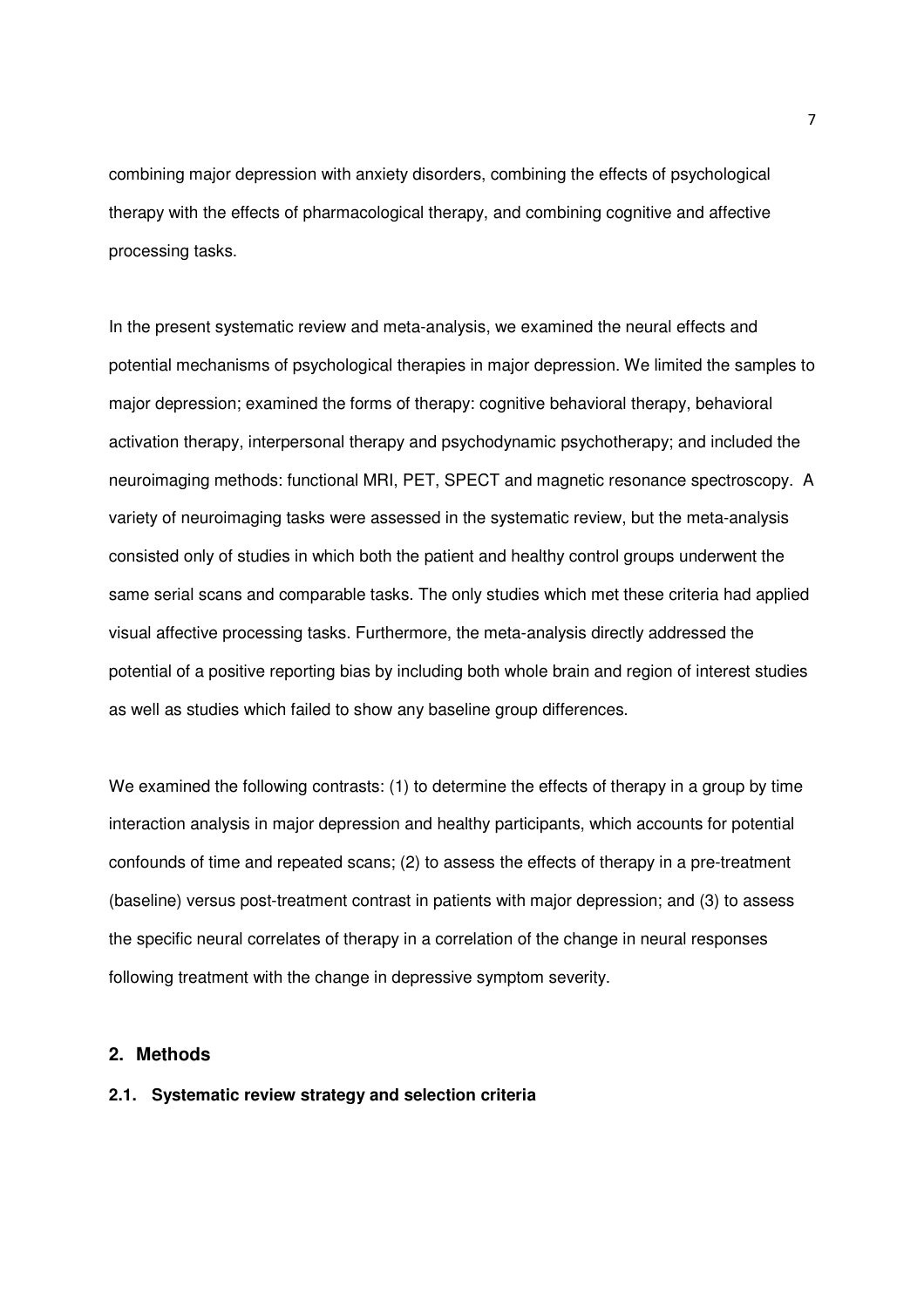Studies investigating psychological treatment effects on neural activity were identified through searches of PubMed and Scopus from January 1986 to 1 May 2017 using the search terms: "depression", "MRI" or "PET" or "SPECT"; and "psychotherapy" or "interpersonal therapy" or "cognitive behavioral therapy" or "psychodynamic", limited to 'humans' and 'English' language. References of retrieved papers, reviews (Abbass et al., 2014; Gülfizar, 2012; MacQueen, 2009), systematic reviews (Roffman et al., 2005; Weingarten and Strauman, 2015), and meta-analyses (Boccia et al., 2016; Franklin et al., 2015) were also examined, including Springer Online Archives Collection. Authors were contacted for clarification about their studies, for example if the sample included participants with primary comorbid disorders at the time of recruitment or who were taking concomitant medications. We followed the Preferred Reporting Items for Systematic Reviews and Meta-Analyses (PRISMA) guidelines (Figure 1) (Liberati et al., 2009).

Inclusion criteria were: 1) adults 18 - 65 years; 2) diagnosis of major depression, ascertained by standard diagnostic criteria (DSM, ICD), that was a first episode or recurrent; 3) participants who were either medication free or drug naïve; 4) treatment with a psychological therapy for a minimum of 6 weeks including: CBT, cognitive analytic therapy, interpersonal therapy, psychodynamic and behavioral activation therapy; 5) sample size of over 5 participants in the treatment group; 6) neuroimaging assessments prior to the initiation of treatment at baseline and following the course of treatment (i.e., psychotherapy for > 6 weeks); and 7) neuroimaging assessment, namely neural activity, connectivity or metabolism (i.e., glucose, serotonin and GABA) using functional MRI (fMRI), positron emission tomography (PET), single photon emission computed tomography (SPECT) or magnetic resonance spectroscopy (MRS); 8) English language publications. Exclusion criteria were: 1) comorbid illnesses as primary diagnoses at the time of recruitment; 2) other forms of depression i.e., chronic depression, treatment resistant depression, bipolar depression, old age depression; and 3) concurrent therapy or treatment procedures.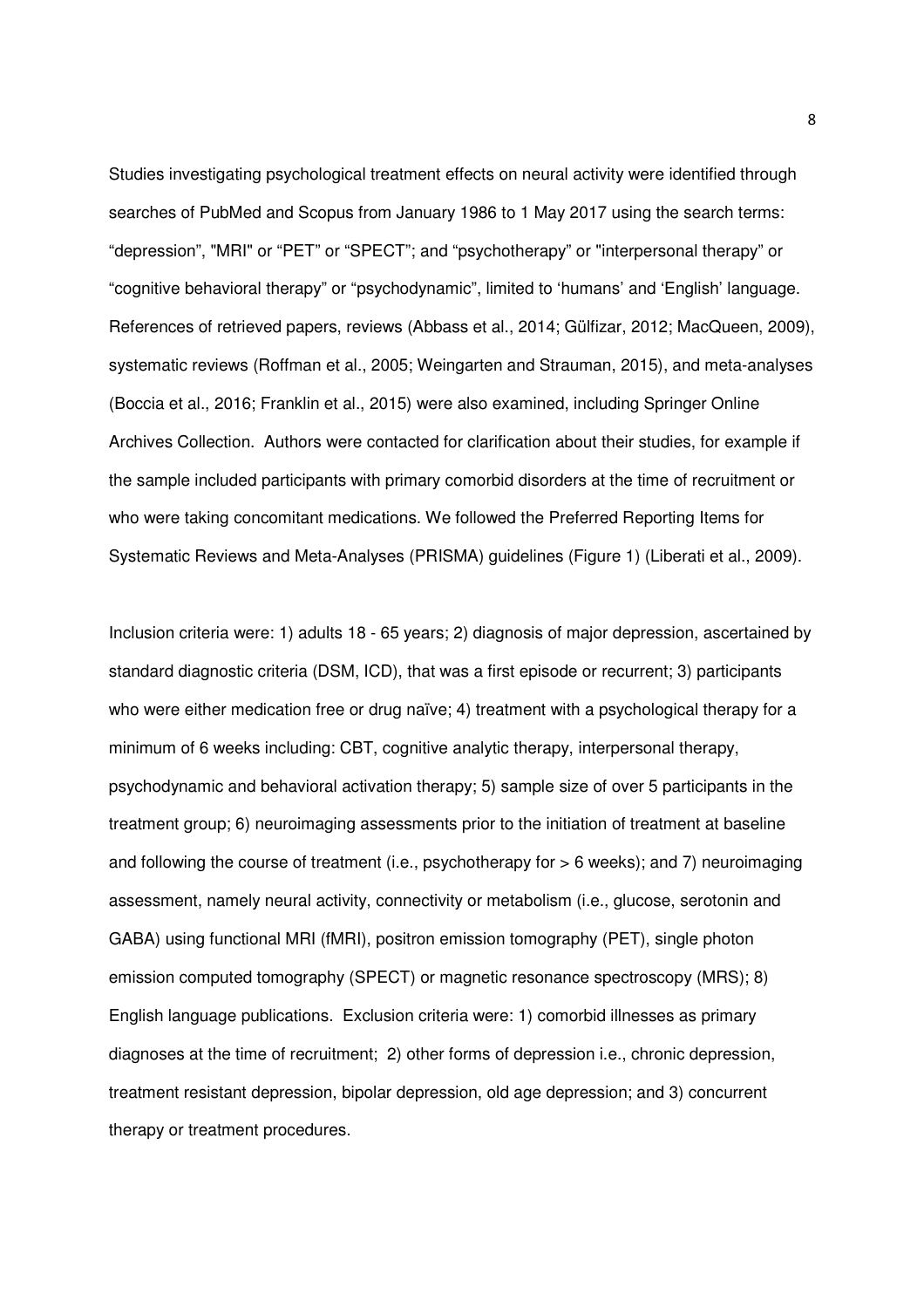#### **2.2. Data extraction**

Demographic characteristics, forms of therapy, neuroimaging tasks and study findings were extracted (Table 1). Quality was evaluated using the criteria of the Quality Assessment Tool for Quantitative Studies (Supplementary Table 1) (QATQS; National Collaborating Centre for Methods and Tools) (Thomas et al., 2004).

From the neuroimaging data, the following data were extracted: sample size, contrasts examined, normalization template (MNI or Talairach), location information  $(x, y, z)$  coordinates of the brain regions), field of view (region of interest (ROI) or whole brain), statistical threshold, threshold type  $(p, F, z, t)$  and value, filter value (full width at half maximum) (van der Velde et al., 2013).

Depression severity in the included studies was assessed by standardized rating measures (Beck Depression Inventory (BDI), Montgomery-Åsberg Depression Rating Scale (MADRS) and the Hamilton Rating Scale for Depression (HRSD). The change in depressive severity was determined as the difference between post- and pre- treatment depression severity scores. To compare depression severity across studies which used different rating measures, the scores were normalized by dividing the reported score by the maximum possible score on the rating scale.

#### **2.3. Meta-analysis**

The meta-analysis consisted of three contrasts: 1) group by time interactions between major depression and healthy participants; 2) pre-treatment (baseline) versus post-treatment responses in patients with major depression; and 3) correlation of the neural changes with change in depressive severity from pre-treatment to post-treatment. Studies which included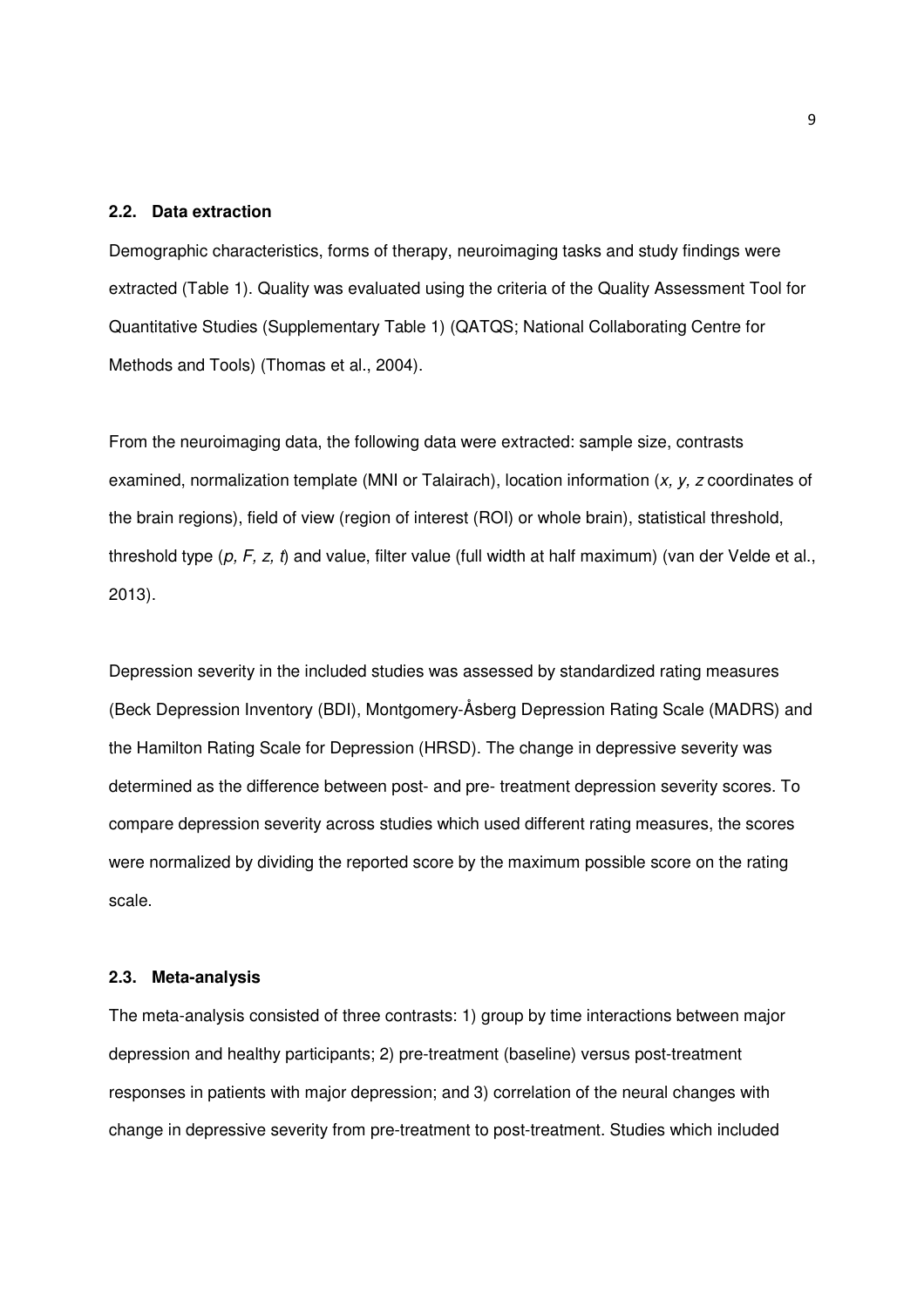healthy participants who had undergone the same scans at the same timepoints were included to account for potential effects of repeated scanning and changes over time.

The meta-analysis was performed using the parametric coordinate-based meta-analysis method (PCM) (Costafreda, 2012), which provides quantitative meta-analytic summaries that address the limitations of methods which tend to treat studies with different statistical thresholds as equivalent. We were able to incorporate both region of interest and whole brain analyses and to integrate regions reported as significant in the original studies as well as sub-threshold nonsignificant findings to integrate the real but often modest effect sizes into the summary map. This allowed us to generate an unbiased valid pooled effect size summary of studies with varying thresholds while minimizing potential biases towards a positive effect.

Talairach coordinates were converted to the MNI coordinate system by using a non-linear transformation approach (Brett et al., 2001). Differing statistical thresholds were converted into corresponding  $Z$  scores to achieve a common measure of effect size. Non-significant findings were reported by intervals with the values for the unknown measurements that were less than the reported statistical thresholds (van der Velde et al., 2013).

Effect size summary output maps were produced separately for the three contrasts. The output was obtained after correcting for multiple comparisons, using a statistical threshold of  $P < 0.05$ false discovery rate (FDR). Only clusters of voxels which were larger than the chosen extent threshold of 50  $mm<sup>3</sup>$  have been reported.

# **3. Results**

# **3.1. Characteristics of included studies**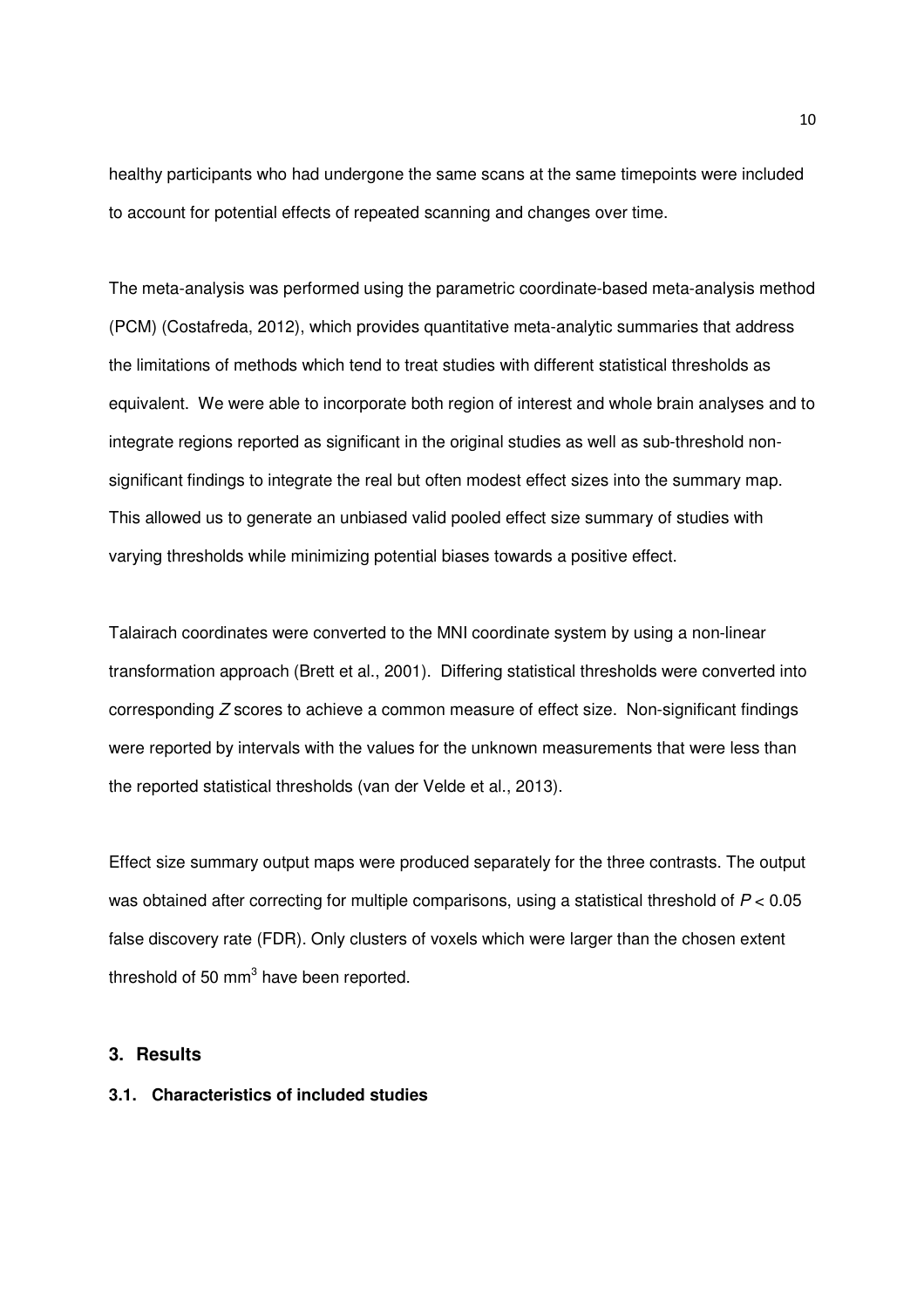The search criteria yielded 99 references in Scopus and 488 references in PubMed databases, and 7 additional manuscripts were identified through reference lists of relevant articles. Following exclusion of duplicate titles, 81 studies were screened.

Seventeen studies met the inclusion and exclusion criteria and were included in the systematic review, consisting of a total of 200 participants with major depression (mean age 37.6 years) and 116 healthy controls (mean age 36.4 years). All studies had used DSM or ICD criteria to diagnose major depression.

Four forms of psychological therapies had been examined in these studies: CBT ( $n = 9$  studies, including one internet CBT (iCBT), behavioral activation therapy (BAT) ( $n = 2$ ), interpersonal therapy (IPT) ( $n = 2$ ) and long term psychodynamic therapy ( $n = 4$ ). The duration of treatment ranged from 11-30 weeks for CBT, 11 weeks for BAT, 12-16 weeks for IPT and 4 -12 months for long term psychodynamic therapy.

The neuroimaging assessments were generally performed prior to the initiation of treatment at baseline and following the course of treatment for all studies expect one study which acquired neuroimaging data during treatment at 6 weeks (Martin et al., 2001). Neuroimaging assessments were: task-based functional MRI ( $n = 7$ ) (Buchheim et al., 2012; Dichter et al., 2009; Dichter et al., 2010; Fu et al., 2008; Ritchey et al., 2011; Sankar et al., 2015; Wiswede et al., 2014); resting state functional MRI ( $n = 1$ ) (Shou et al., 2017); FDG-PET to measure resting state regional glucose metabolism ( $n = 3$ ) (Brody et al., 2001; Goldapple et al., 2004; Kennedy et al., 2007); resting state SPECT to measure cerebral blood flow using <sup>99m</sup>technetium-labelled hexamethyl propylene amine oxim HMPAO  $(n = 1)$  (Martin et al., 2001), serotonin transporter (SERT) binding using  $[1^{23} 1]$ -ADAM ( $n = 1$ ) (Amsterdam et al., 2013) and SERT and dopamine transporter (DAT) densities using  $\lceil^{123} \rceil$ nor- $\beta$ -CIT (n = 1) (Lehto et al., 2008); MRS to measure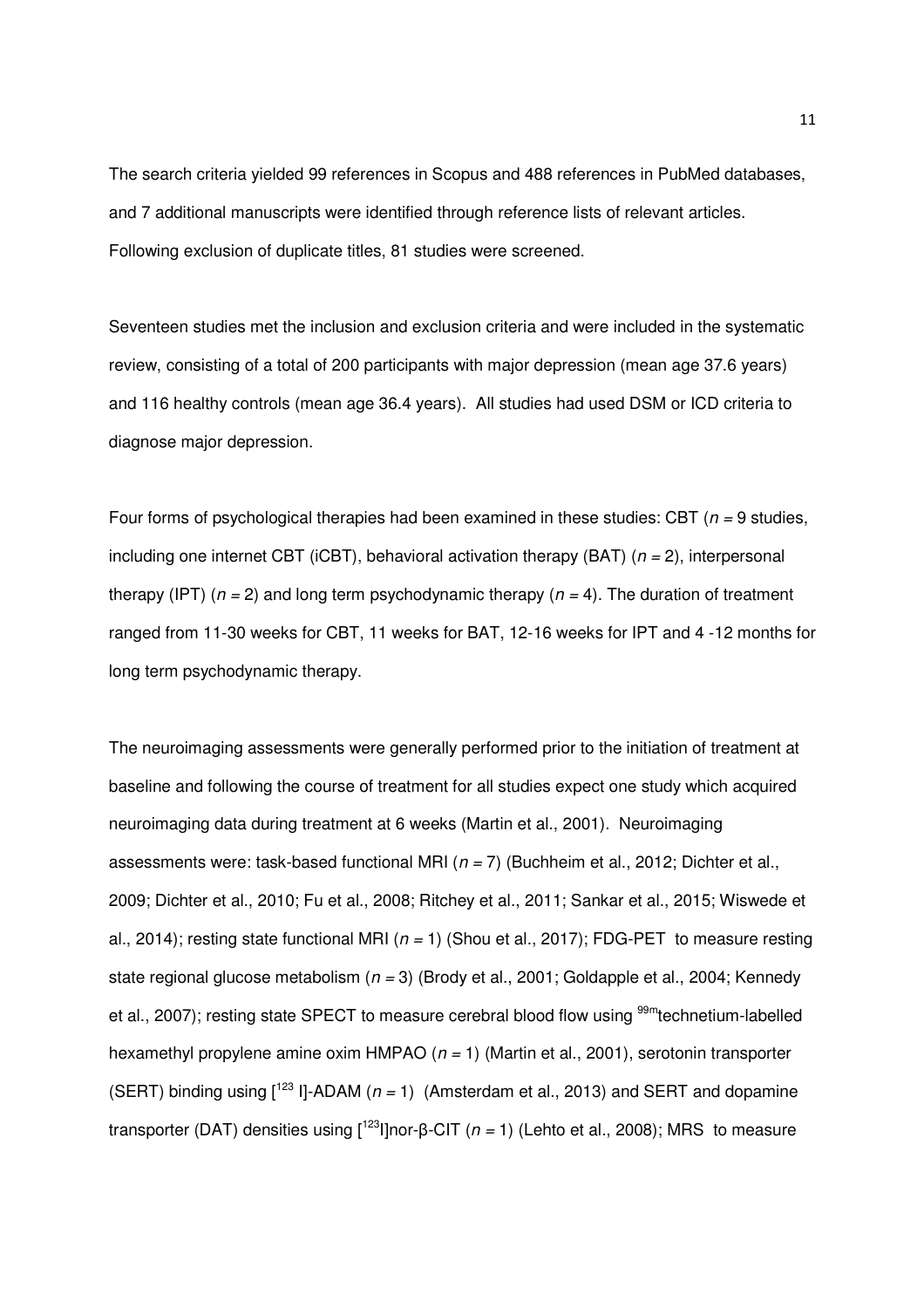cortical y aminobutyric acid (GABA) and glutamate concentrations ( $n = 1$ ) (Sanacora et al., 2006) and PET imaging to examine striatal and thalamic  $D_{2/3}$  receptor binding using  $\left[ {}^{11}$ C]raclopride (n = 1) (Hirvonen et al., 2011), and 5-HT<sub>1B</sub> receptor binding using  $[^{11}C]$ AZ10419369 (*n* = 1) (Tiger et al., 2014).

Ten studies included a healthy control group who had also undergone the same follow up scans as the patient group: 3 studies were resting state, consisting of FDG-PET (Brody et al., 2001),  $[1^{23}]$  I]-ADAM SPECT (Amsterdam et al., 2013) and resting state functional MRI (Shou et al., 2017); and 7 studies applied a functional task (Buchheim et al., 2012; Dichter et al., 2009; Dichter et al., 2010; Fu et al., 2008; Ritchey et al., 2011; Sankar et al., 2015; Wiswede et al., 2014). The functional task was an affective processing task in 5 studies (Buchheim et al., 2012; Dichter et al., 2009; Dichter et al., 2010; Fu et al., 2008; Ritchey et al., 2011), statements referring to dysfunctional relationship themes in 1 study (Wiswede et al., 2014), and statements assessing dysfunctional attitudes in 1 study (Sankar et al., 2015).

The meta-analysis was conducted on the studies which had comparable tasks: 5 studies which used an affective processing task involving visual presentation of emotional stimuli (Buchheim et al., 2012; Dichter et al., 2009; Dichter et al., 2010; Fu et al., 2008; Ritchey et al., 2011), consisting of 55 participants with major depression (mean age: 38.7 years) and 55 healthy controls (mean age: 36.3 years).

#### **3.2. Systematic review: qualitative analysis**

Following treatment with CBT, decreased activity during resting state was observed in the prefrontal cortex, specifically in the ventrolateral prefrontal cortex (VLPFC) (BA11/47) (Goldapple et al., 2004; Kennedy et al., 2007), dorsolateral prefrontal cortex (DLPFC) (BA9/46) (Goldapple et al., 2004) and dorsomedial prefrontal cortex (dmPFC) (Kennedy et al., 2007) in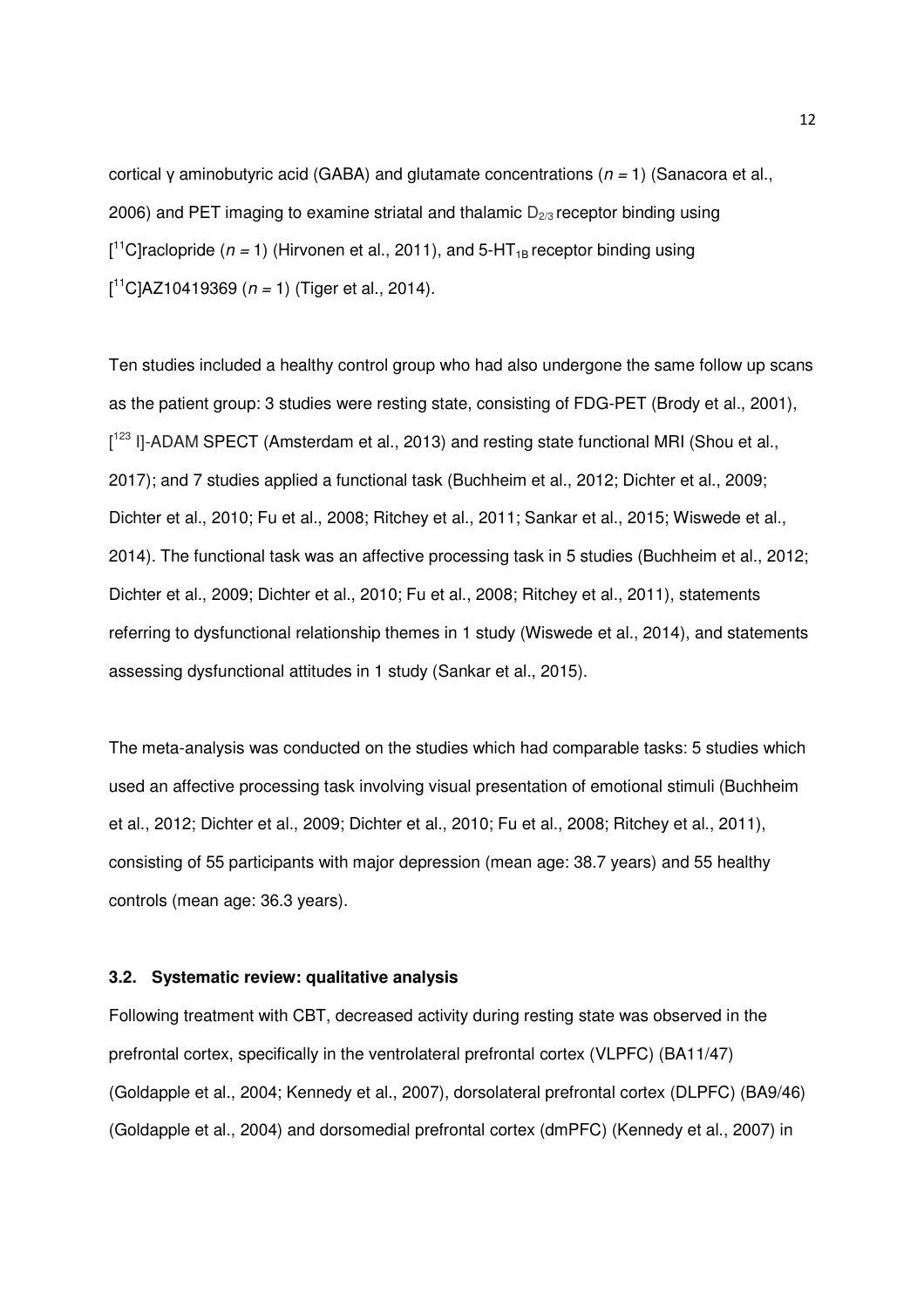patients with major depression, while increased activity in the ventromedial prefrontal cortex was found in response to an affective processing task (Ritchey et al., 2011). Following psychodynamic psychotherapy, decreased medial prefrontal cortex (mPFC) activity was also reported (Buchheim et al., 2012; Wiswede et al., 2014) and more generally in the prefrontal cortex following IPT (Brody et al., 2001).

In the cingulate cortex, increased activity was noted following CBT therapy in the dorsal anterior cingulate cortex (ACC) (BA24) in a resting state PET study (Goldapple et al., 2004) and (BA 24, 32) and during an affective processing task (Fu et al., 2008), while activity in the subgenual ACC was found to decrease following CBT as measured during resting state (Kennedy et al., 2007), as well as following psychodynamic psychotherapy (Buchheim et al., 2012). In the poster cingulate, increases following CBT were reported during an affective processing task (BA23, 30, 31) (Fu et al., 2008) and following IPT (Martin et al., 2001), while decreases were also noted following CBT as measured during resting state (BA 31) (Goldapple et al., 2004) and during the DAS task (BA 30) (Sankar et al., 2015).

In the hippocampus, increased arousal related responses were found in an IAPS picture task (Ritchey et al., 2011), as well as increased activity during resting state (Goldapple et al., 2004), and more generally in the medial temporal region (Amsterdam et al., 2013). However, decreased hippocampal activity has also been observed following CBT in response to an affective processing task (Fu et al., 2008) and following psychodynamic psychotherapy in response to emotional stimuli (Buchheim et al., 2012).

In the amygdala, decreased activity was reported following CBT during an affective processing task (Fu et al., 2008), as well as following psychodynamic psychotherapy during a sentence processing task (Wiswede et al., 2014) and in response to emotional stimuli (Buchheim et al.,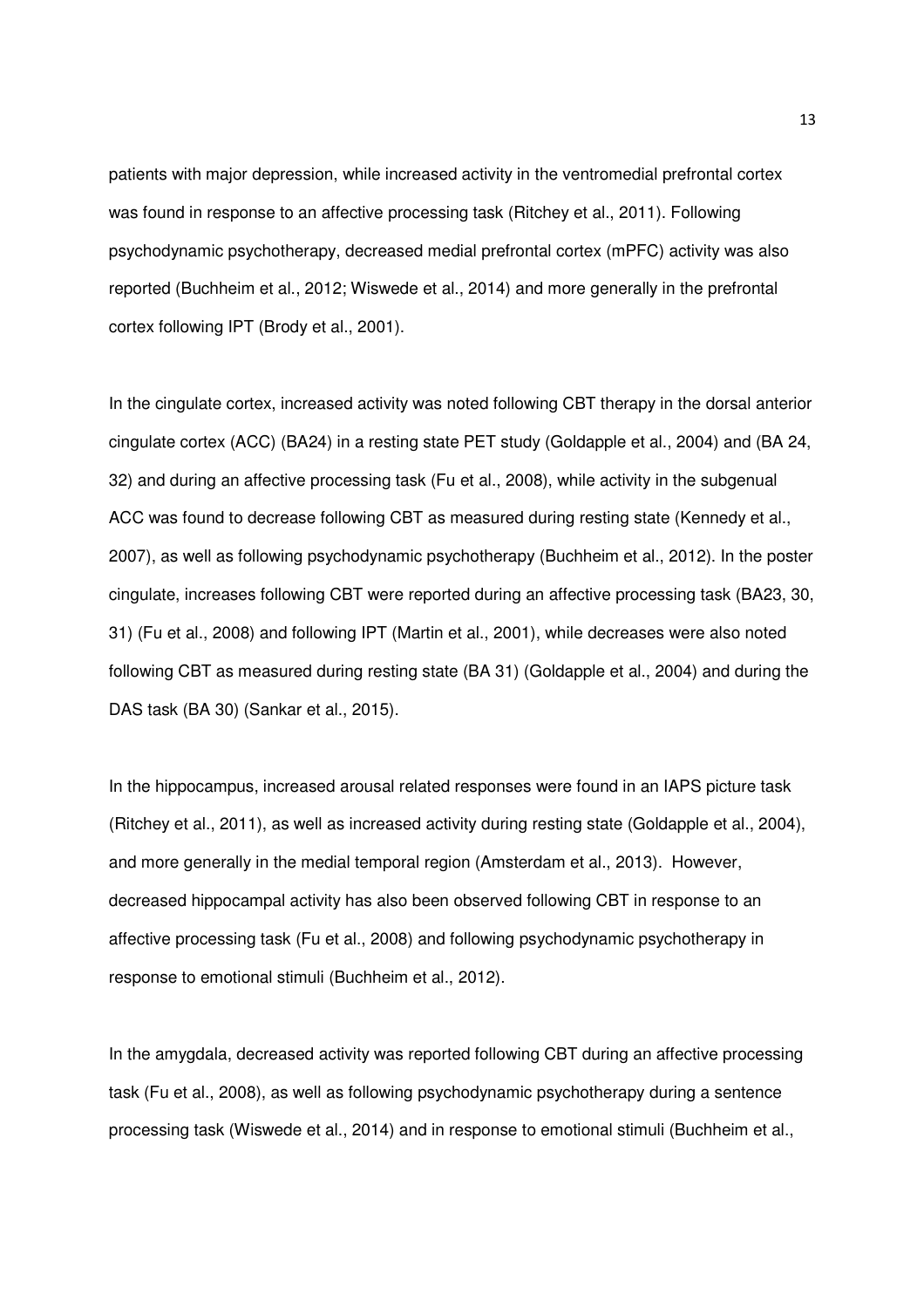2012). At rest, major depression was associated with greater amygdala connectivity with the inferior frontal gyrus following CBT as compared with healthy controls (Shou et al., 2017).

In the striatum, there were no changes in either DAT densities as measured with  $I^{123}$ I]nor- $\beta$ -CIT (Lehto et al., 2008) or in D2/D3 binding potential as measured with [<sup>11</sup>C]raclopride (Hirvonen et al., 2011) following psychodynamic psychotherapy, nor were there any changes observed in midbrain SERT densities measured using  $\int_0^{123}$ l]nor- $\beta$ -CIT following psychological therapy (Lehto et al., 2008).

#### **3.3. Meta-analysis**

#### **3.3.1. Group by time interaction effect, putative effects of psychological therapy**

The group by time interaction effect could be investigated from 4 studies ( $n = 44$  major depression,  $n = 48$  healthy participants) as 1 study (Ritchey et al., 2011) did not examine group by time interaction effects. All the studies had applied a whole brain analysis (Buchheim et al., 2012; Dichter et al., 2009; Dichter et al., 2010; Fu et al., 2008).

The meta-analysis revealed a significant group by time interaction effect in the left rostral (pregenual) anterior cingulate, in which there was an increase in activity following psychological therapy in patients with major depression while healthy controls showed a reduction in activity at the follow up scan (MNI coordinates,  $x = -6$ ,  $y = 34$ ,  $z = 4$ ; volume 208 mm<sup>3</sup>;  $Z = -2.76$ ;  $r = -0.40$ ) (Figure 2).

# **3.3.2. Main effect in patients with major depression**

Four of the 5 studies included in the meta-analysis examined the longitudinal neural changes with treatment in patients ( $n = 39$  major depression) (Dichter et al., 2009; Dichter et al., 2010; Fu et al., 2008; Ritchey et al., 2011). One study applied a ROI analysis (Ritchey et al., 2011), and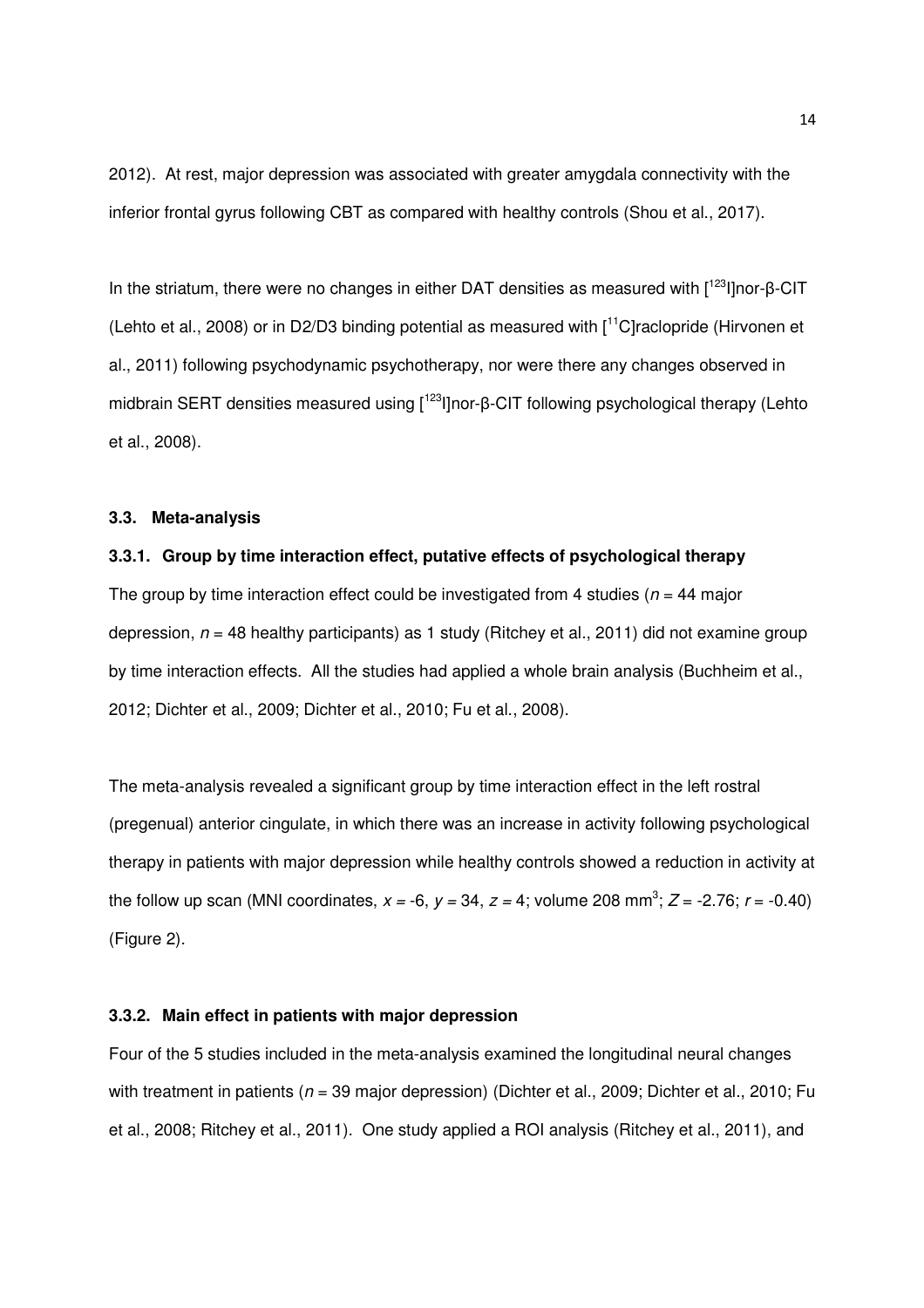3 studies used a whole brain analysis (Dichter et al., 2009; Dichter et al., 2010; Fu et al., 2008), however the pre-treatment versus post-treatment analysis for these studies was only performed with those regions which had a significant group by time interaction, thereby was considered as a ROI analysis.

The meta-analysis found decreased activity in the left precentral gyrus following treatment with CBT (MNI coordinates,  $x = -34$ ,  $y = -28$ ,  $z = 60$ ; volume 616 mm<sup>3</sup>;  $Z = -4.24$ ;  $r = -0.49$ ) (Figure 3). Clusters in the inferior parietal region, including in the supramarginal gyrus, did not meet the 50 mm<sup>3</sup> extent threshold. No regions showed an increase in response following psychotherapy.

#### **3.3.3. Correlations with improvements in depressive severity**

As only one study had examined the association between changes with serial scans and depressive symptoms (Buchheim et al., 2012), this contrast was not examined.

## **4. Discussion**

We sought to delineate the neural effects of psychological therapies in longitudinal prospective treatment studies in major depression. The systematic review consisted of studies which had acquired serial neuroimaging scans prior to and following a course of treatment with a psychological therapy. The meta-analysis was conducted in studies which had a sufficient number of comparable tasks and in which both the patient and healthy control groups had undergone the same set of scans, in order to take into account effects of repeated task presentations and effects of time. The studies included in the meta-analysis had used affective processing tasks with visual presentation of emotional stimuli. The meta-analysis revealed a significant interaction effect of treatment in the rostral anterior cingulate in major depression as compared to healthy participants and a significant main effect of treatment in major depression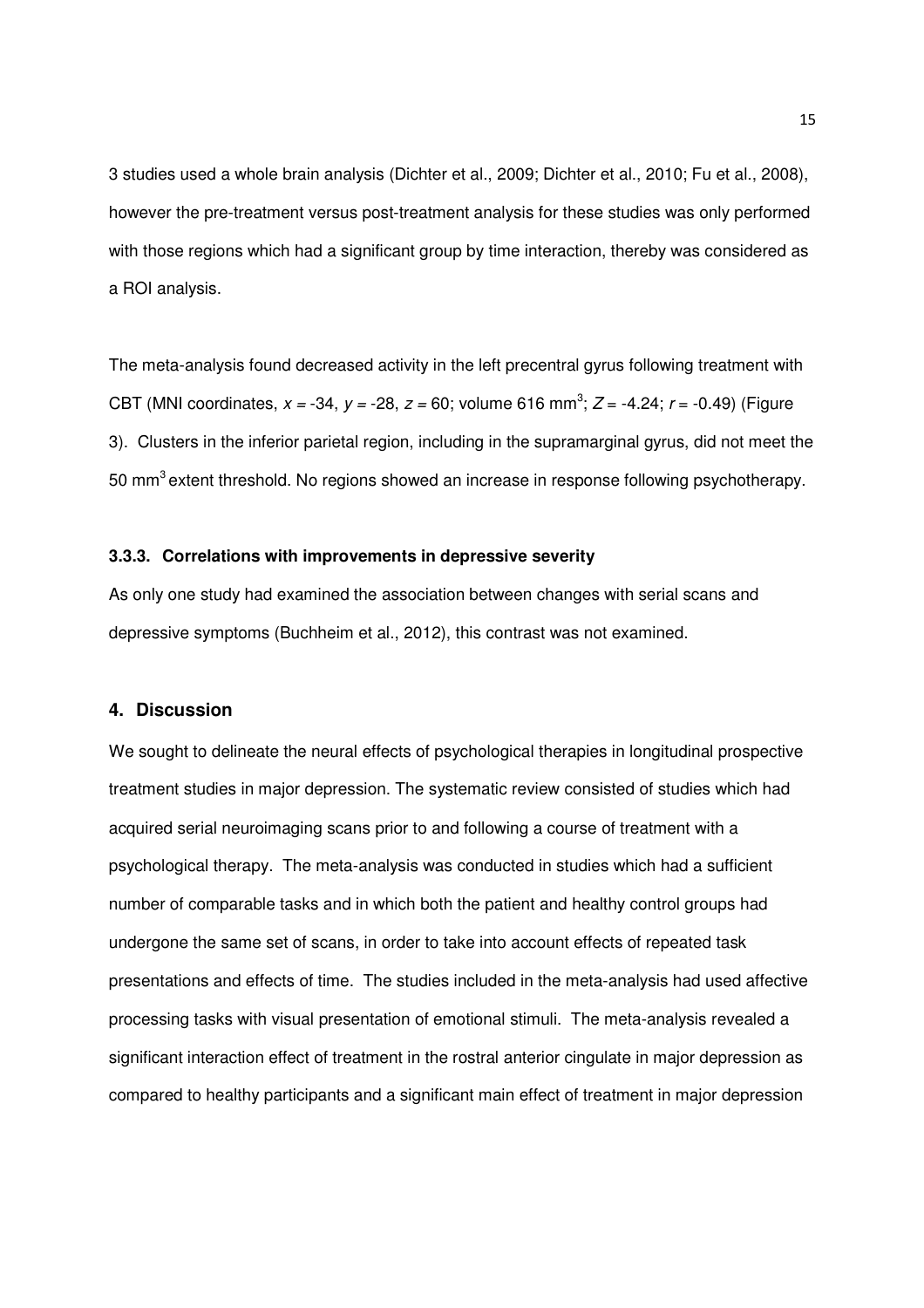in the precentral gyrus. The findings provide some insight into the potential mechanisms and specificity of the treatment effects of psychological therapies.

The group by time interaction analysis revealed a significant effect in the left rostral anterior cingulate gyrus, in which patients with major depression showed increased activity following psychological therapy while healthy controls showed reduced activity at the follow up scan. The ventral-rostral regions in the anterior cingulate have strong connections with core emotion processing regions, in particular the amygdala, and is purported to have a regulatory function on limbic regions (Etkin et al., 2011), as well as in reward processing and decision making (Botvinick, 2007; Bush et al., 2000). Healthy emotion regulation is linked to suppression of amygdala activity through communication with the rostral and dorsal anterior cingulate and dorsolateral prefrontal cortices (Banks et al., 2007; Carballedo et al., 2011; Costafreda et al., 2008). A characteristic feature of depression is the inability to disengage from negative stimuli once they have secured attention (Gotlib and Joormann, 2010), which is evident in the impaired connectivity between the anterior cingulate and amygdala in major depression (Costafreda et al., 2013).

Cognitive control of emotional experience may be attempted using a number of strategies of varying effectiveness: cognitive reappraisal, which involves cognitive re-interpretation of the presented stimuli; suppression, which is an active attempt to inhibit the emotional response; or negative ruminations, which is the process of repetitive passive thinking about the experience of distress (Garnefski and Kraaij, 2006; Nolen-Hoeksema and Davis, 1999). While each process may be used at different times, the predominant use of suppression and negative ruminations has detrimental effects on mood and cognition (Dillon et al., 2007), and healthy emotional regulation includes cognitive reappraisal. Moreover, increased anterior cingulate activity is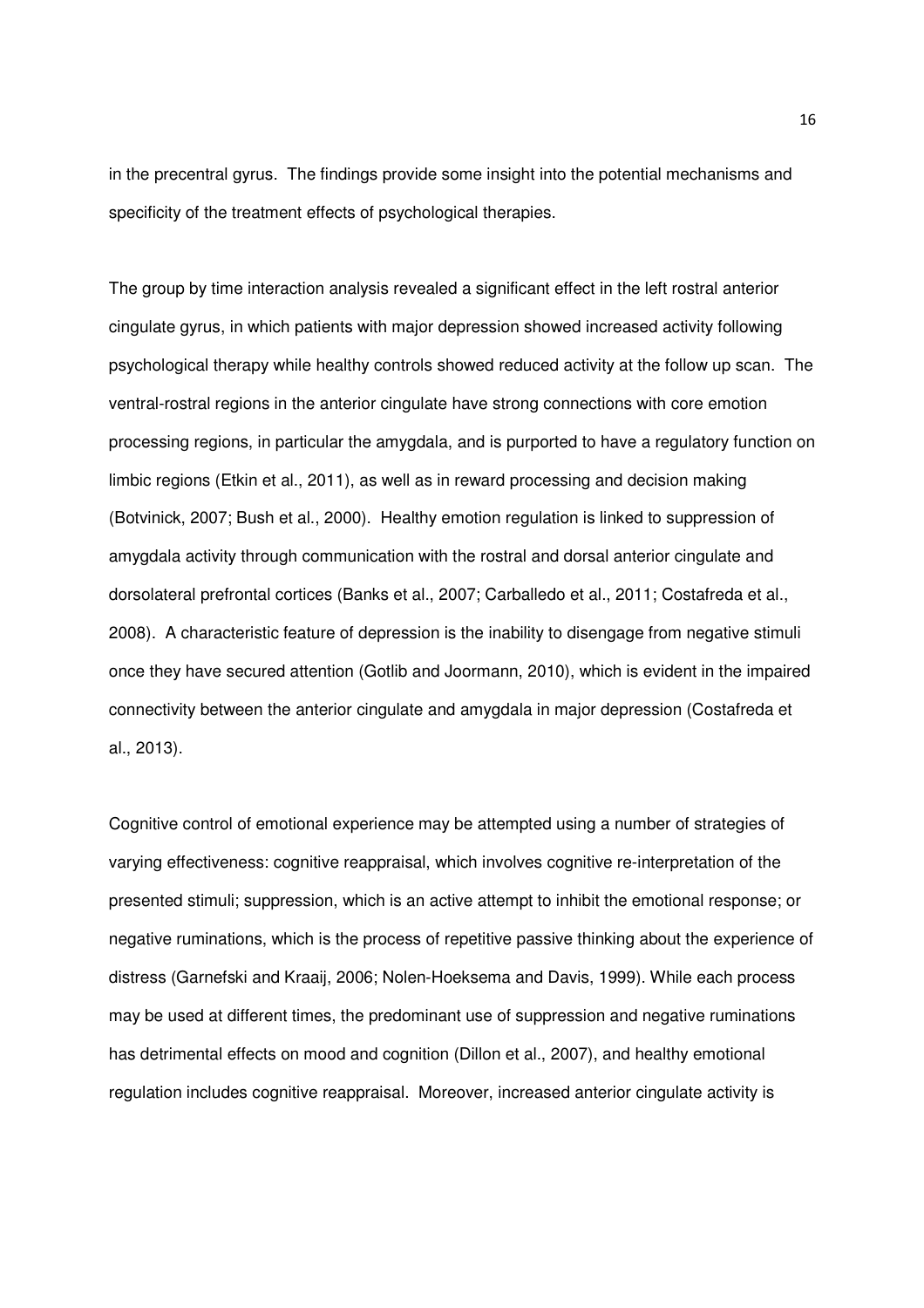predictive of a good clinical response to pharmacological as well as CBT treatments for major depression (Fu et al., 2013).

The increase in rostral anterior cingulate activity following the psychological therapies could reflect improvements in emotion regulation, with the further possibility that a mechanism is improvement in cognitive reappraisal. However, cognitive reappraisal was not an explicit component of the affective processing studies that were included in the present meta-analysis. Furthermore, Rubin-Falcon and colleagues (2018) found that it was reduced activation, including in the subgenual anterior cingulate, which was associated with improved clinical outcome following CBT during an emotion regulation task for negative autobiographical memories.

It is possible that the activity in the rostral anterior cingulate may reflect increased emotional responsivity to the affective processing task, perhaps with an implication of self-referential processing (Nejad et al., 2013). Meta-analyses demonstrate the prognostic significance of increased activity in the rostral anterior cingulate cortex with the likelihood of clinical response (Fu et al., 2013; Pizzagalli, 2011), and psychological therapy, in particular CBT, is associated with a reduced risk of depressive relapse (Cuijpers et al., 2014). Most broadly, the findings suggest that there are cortical top down effects of psychological therapy (Goldapple et al., 2004), although this cannot be empirically demonstrated in the present meta-analysis in the absence of accompanying subcortical modulations.

The specificity of the effects of the different psychological therapies warrants further investigation as the individual studies revealed increased anterior cingulate activity following short term behavioral activation or cognitive behavioral therapy (Dichter et al., 2009; Fu et al., 2008). This finding is also consistent with resting state PET studies, which reported increased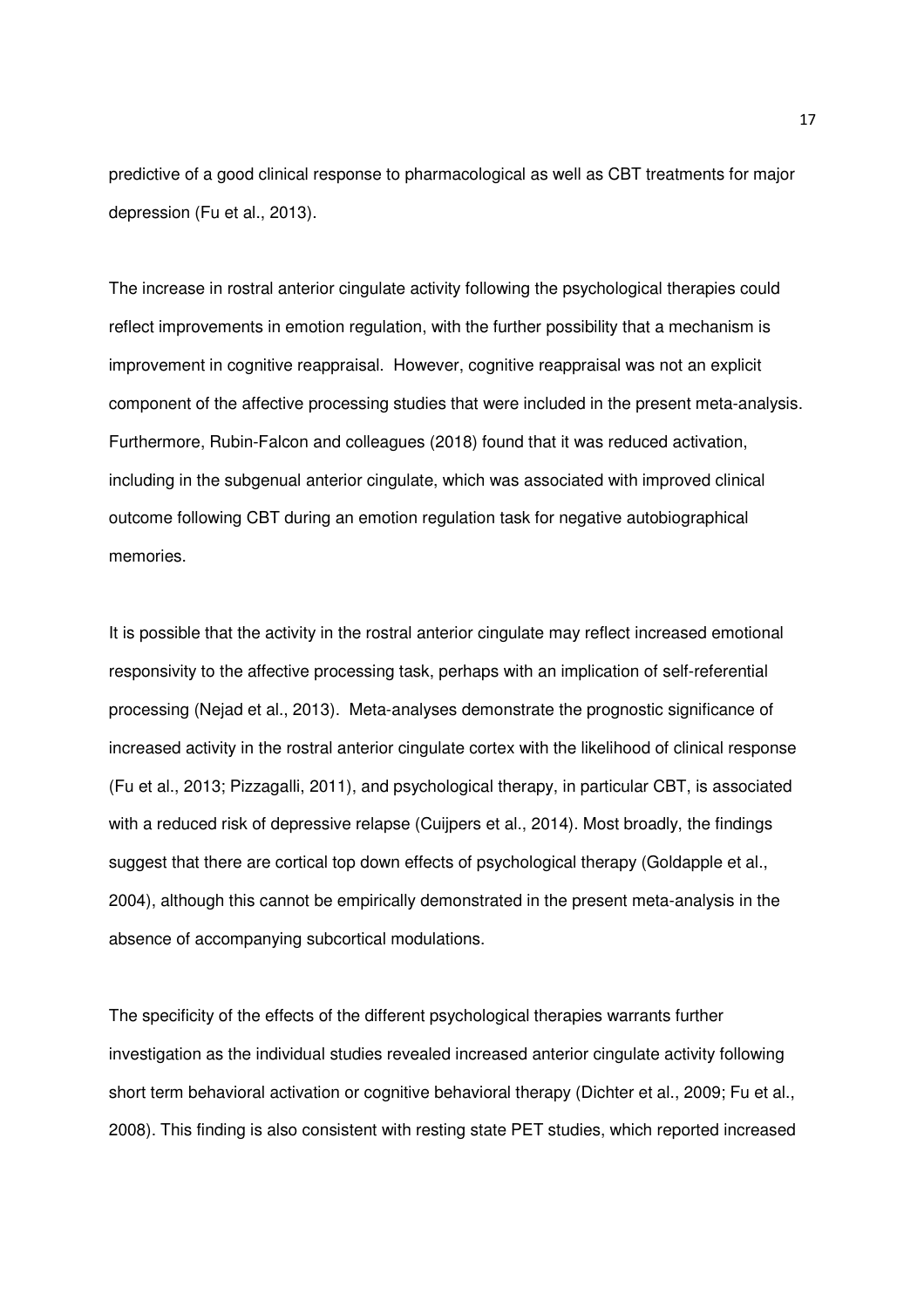anterior cingulate activity following CBT (Goldapple et al., 2004), though long term psychodynamic psychotherapy was associated with a reduction in anterior cingulate activity (Buchheim et al., 2012).

The meta-analysis also revealed that a longitudinal treatment effect of psychotherapy was reduced activity in the left precentral cortex in major depression. The precentral cortex is primarily associated with motor functions, but it may also be involved in cognitive functioning (Zhang et al., 2012) as it is engaged during negative attributional bias (Blackwood et al., 2000) and working memory load (de Fockert et al., 2001). In major depression, precentral cortical activation has been observed in response to working memory load (Walsh et al., 2007) as well as to negative emotional pictures (Ritchey et al., 2011) and facial processing of sad, angry (Frodl et al., 2009; Fu et al., 2004) and fearful (Arnone et al., 2012) expressions in major depression (meta-analysis: (Zhao et al., 2014). Longitudinal studies have further demonstrated that emotion-regulation dependent reductions in the precentral gyrus after treatment was associated with improved treatment outcome (Rubin-Falcone et al., 2018). A key mechanism in cognitive behavioral therapy is cognitive change, whereby the treatment improves the maladaptive cognitions that are characteristic of major depression (Beck, 1979). A reduction in precentral activation following psychotherapy could be consistent with an improvement in negative cognitive styles with treatment.

While the Boccia et al. (2016) meta-analysis also reported increased activation in prefrontal and cortical regions, the location of the effects differed as they included the left inferior and superior frontal, middle cingulate, middle temporal, and bilateral precentral regions. However, the studies in the meta-analysis (Boccia et al., 2016) had greater heterogeneity in the scanning paradigms, ranging from resting state to task-based studies; in the patient samples, which included recurrent as well as treatment resistant forms of depression (Yoshimura et al., 2013); and in the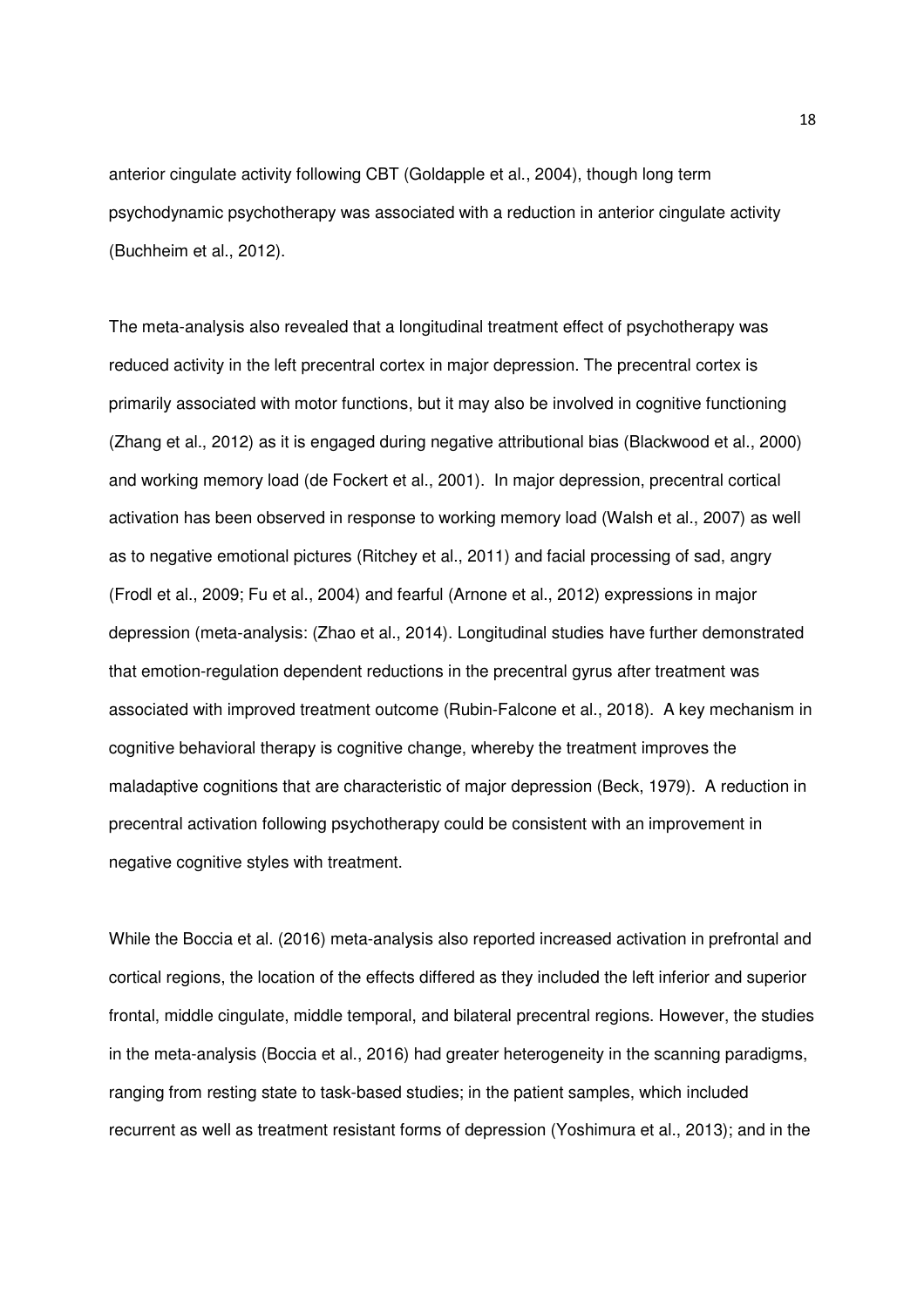medication status of the samples. We were able to delineate an interaction effect in the left rostral anterior cingulate in response to emotion processing tasks, by including only studies with the most comparable scanning paradigms which reduced heterogeneity and increased the power to find a significant effect.

In the present meta-analysis, however, we could not examine correlations between changes in brain activation and treatment response as only one longitudinal study had examined this contrast. One of the most replicated predictors of clinical response is anterior cingulate activity, in which increased baseline anterior cingulate activity is predictive of clinical response (metaanalysis (Fu et al., 2013)). Increases in anterior cingulate activity following psychotherapy has been associated with improvement in rumination (Yoshimura et al., 2013) and treatment response (Goldapple et al., 2004), although improvements in depression severity was also associated with decreases in anterior cingulate following long-term psychodynamic therapy (Buchheim et al., 2012), perhaps indicative of specificity of effects of the different forms of psychological therapies. Longitudinal neuroimaging studies have further revealed reductions in bilateral cerebellum that were correlated with improvement in depression (Rubin-Falcone et al., 2018). Although the cerebellum is usually associated with motor control, language and attention, cerebellar engagement has also been noted during sad mood induction by musical pieces (Mitterschiffthaler et al., 2007).

The systematic review identified that there was attenuated activity in the amygdala following both CBT and psychodynamic psychotherapy which was observed with emotional task-based neuroimaging studies (Buchheim et al., 2012; Fu et al., 2008; Wiswede et al., 2014) rather than resting state studies. While this finding has been noted in meta-analysis of pharmacological treatment studies (Delaveau et al., 2011; Fitzgerald et al., 2008), this was not evident in the present or Boccia et al. (2016) meta-analyses. Whether pharmacological treatments have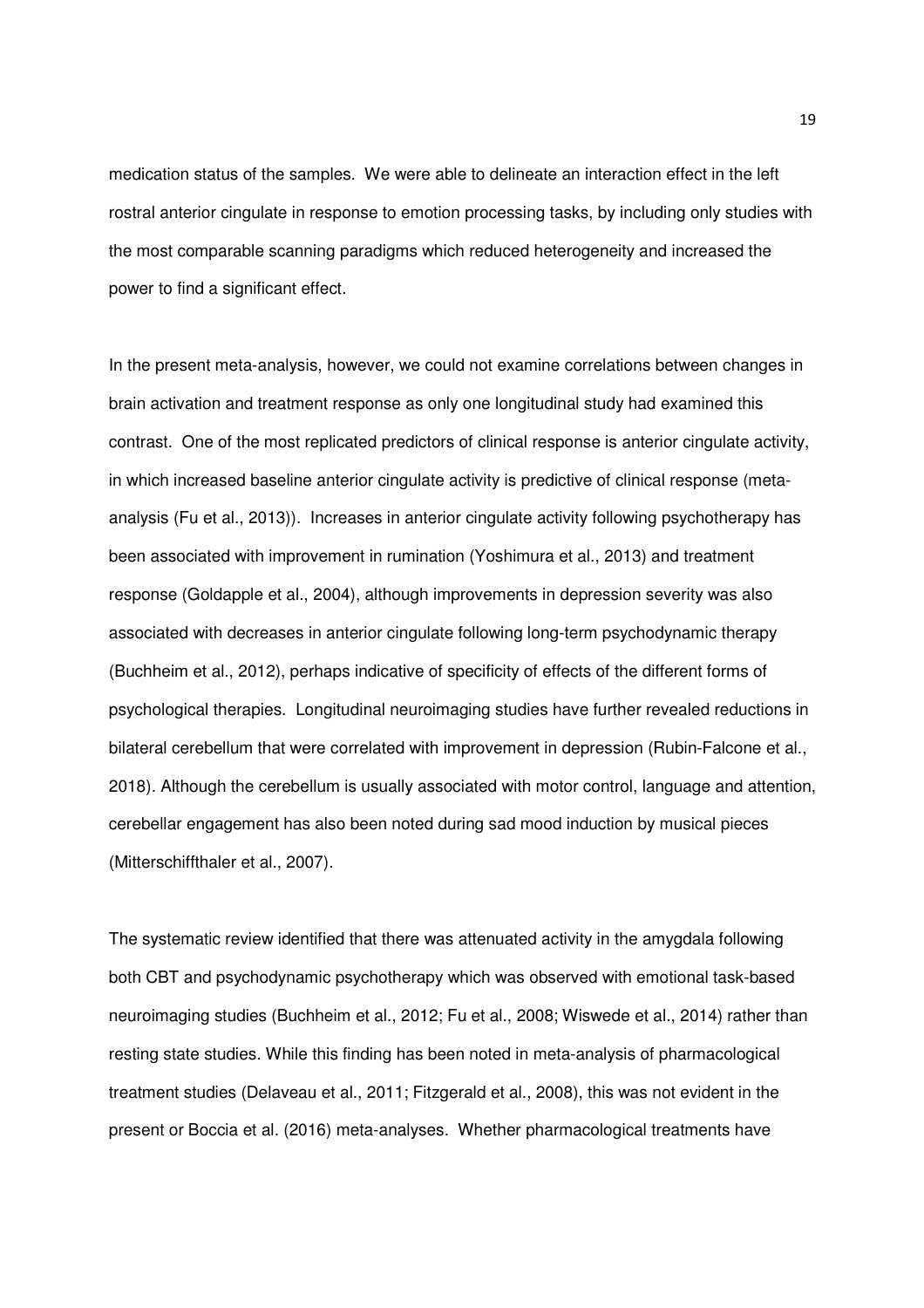greater effects in limbic and subcortical regions (Boccia et al., 2016; Delaveau et al., 2011; Fitzgerald et al., 2008) as compared to psychological treatments is intriguing, but requires further investigation because the number of pharmacological studies to date has been several fold greater than the number of psychological treatment studies.

While all the studies included in the meta-analysis used emotional processing tasks, there was some variability in the valence of the stimuli, in which one study used a reward processing task (Dichter et al., 2009). As well, limited effects were observed from the serotonin and dopamine transporter or dopamine binding studies (Hirvonen et al., 2011; Lehto et al., 2008), although there were only a few studies.

Limitations of the present study include the inability to determine the specificity of the observed treatment effects, despite the observed group by time interaction effects, because none of the studies had a patient group receiving a placebo form of treatment. The inclusion of only published data might have inadvertently introduced a bias, however we were able to incorporate both ROI and whole brain analyses and to account for variations in sample size, statistical thresholds and smoothing kernel, and the PCM method allows integration of sub-threshold nonsignificant findings (Costafreda, 2012), in contrast to the activation likelihood estimation method, which assumes that a non-significant finding is the same as having an effect size of zero, as applied in Boccia et al. (2016) meta-analysis. Due to the limited number of longitudinal studies meeting eligibility criteria, the analyses were restricted to two contrasts, and pre-post treatment designs could implicate neural changes that are not necessarily related to the treatment mechanism. Study designs that examine changes in neural responses which correlate with changes in clinical symptoms are important to delineate potential mechanisms. Another related, yet important study design that is seldom investigated is group by time interaction effects between responders and non-responders.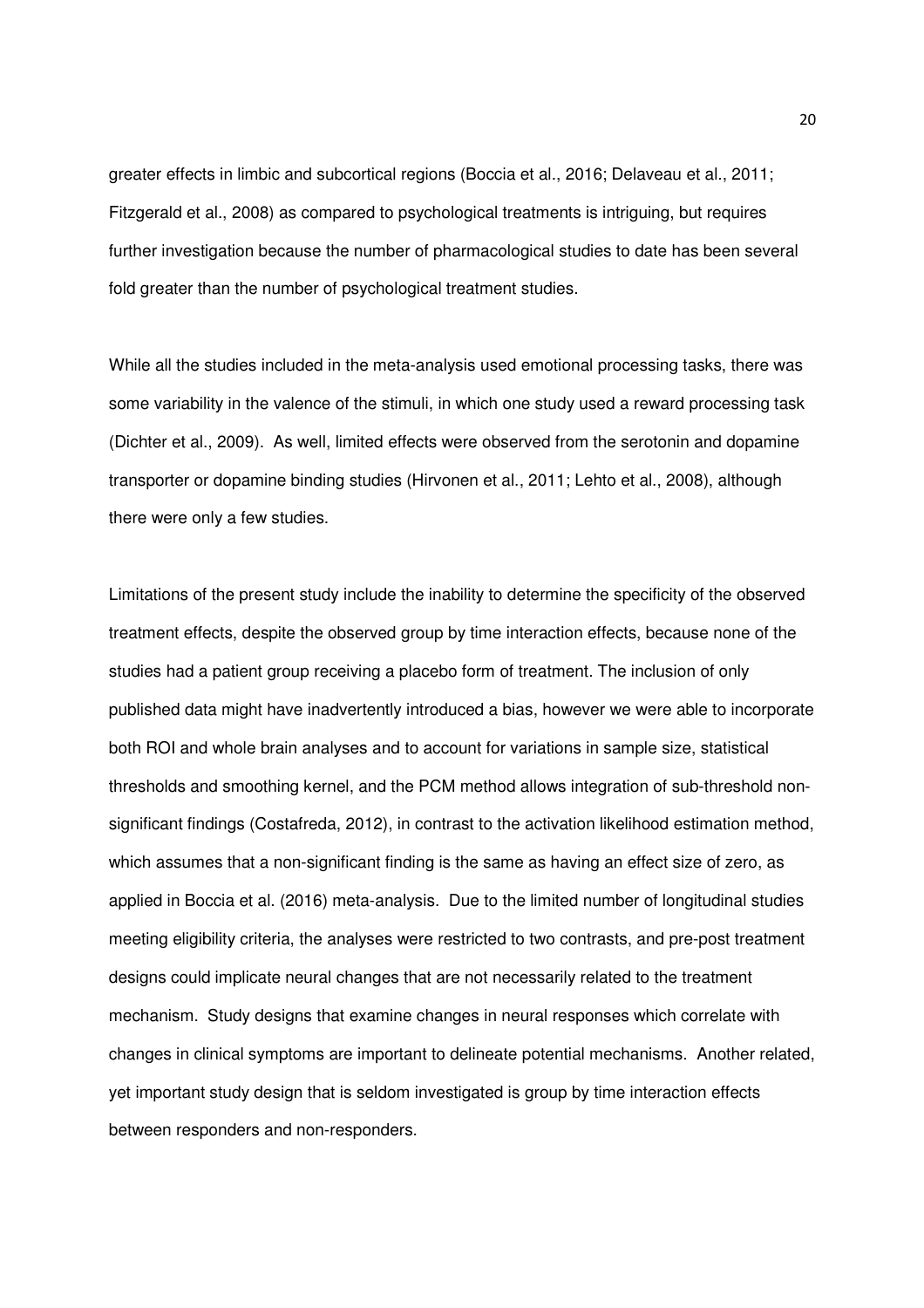Furthermore, the forms of psychotherapy had a range of treatment durations. As a general issue, the length of treatment is based on guidelines for the specific form of psychotherapy, and some are specified in evidence-based guidelines (ex. National Institute for Health and Clinical Excellence (NICE) Guidelines in the United Kingdom), while some durations are governed by individual therapeutic contracts or insurance coverage. The NICE Guidelines for moderate to severe depression, for instance, recommend 3-4 months of treatment with CBT, BAT or IPT, or longer durations (4-6 months) for psychodynamic psychotherapy. In the present meta-analysis, treatment durations using CBT (Sankar et al., 2015, Fu et al., 2008) and BAT (Dichter et al., 2009, 2010) were in line with the recommended guidelines. However, studies have not consisted of serial fMRI scans at regular intervals during their treatment. Hence, it is difficult to ascertain the average length of time in which one can expect to start seeing significant neural changes. We propose that it is possible for some neural changes to be evident early on, before subjective improvements in mood are reported, as observed with treatment with antidepressant medication (Fu et al., 2015).

In summary, treatment with psychological therapy was associated with an increase in rostral anterior cingulate activity during emotion processing tasks in major depression in comparison to healthy participants. The finding is a suggestive demonstration of the effectiveness of psychological therapy in improving emotion responsivity and regulation in major depression. Psychological therapy, in particular CBT, has demonstrated improved rates of depressive relapse that is comparable to maintenance pharmacological treatment. However, whether an improvement in treatment outcome is linked with an increase in anterior cingulate activity following psychotherapy and with improvements in emotion regulation and appraisal would require investigation with specific paradigms that examine these processes in a longitudinal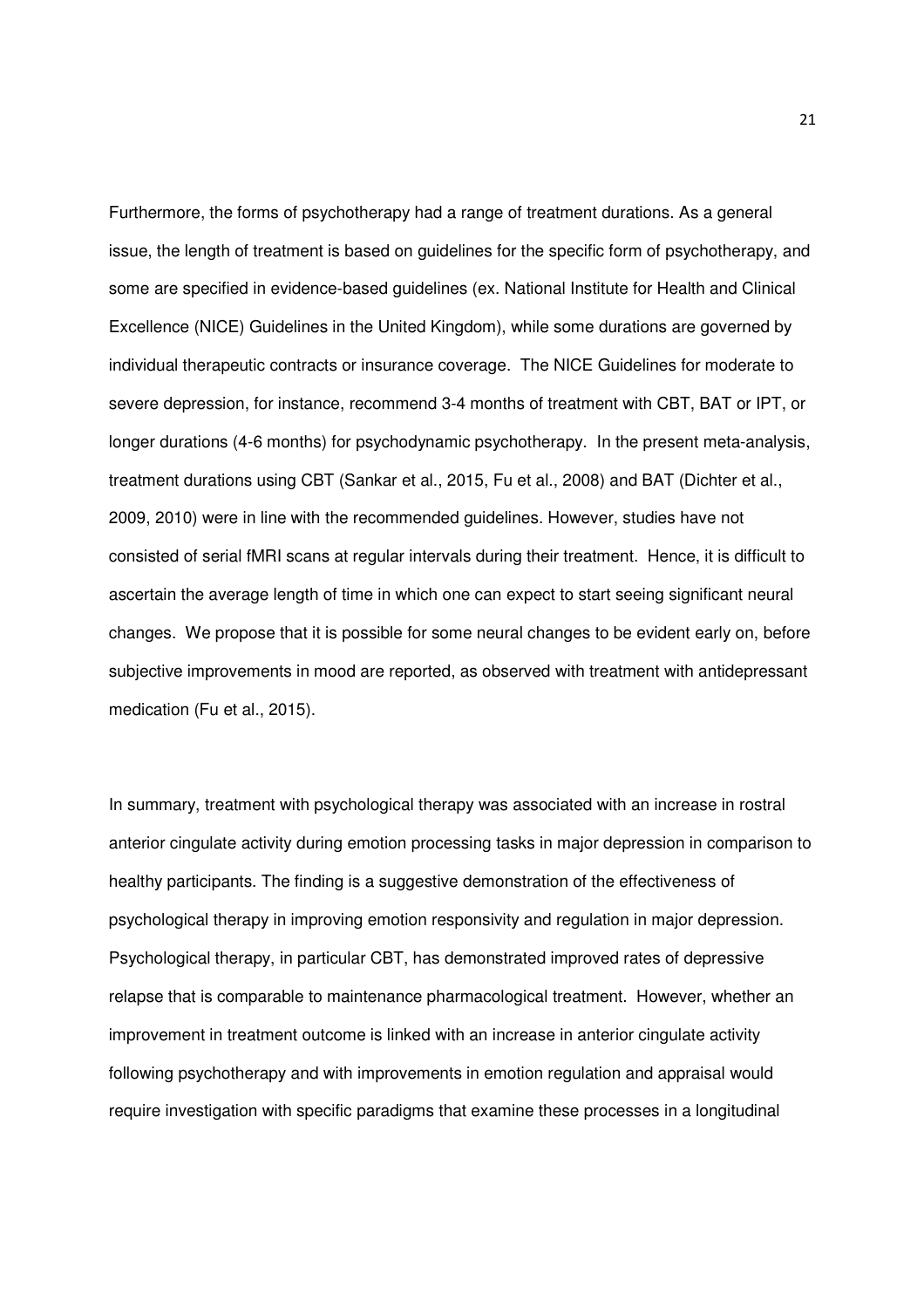treatment study. Understanding the mechanisms of treatments on brain activity has the potential for developing diagnostic biomarkers and identifying new targets for beneficial forms of treatment.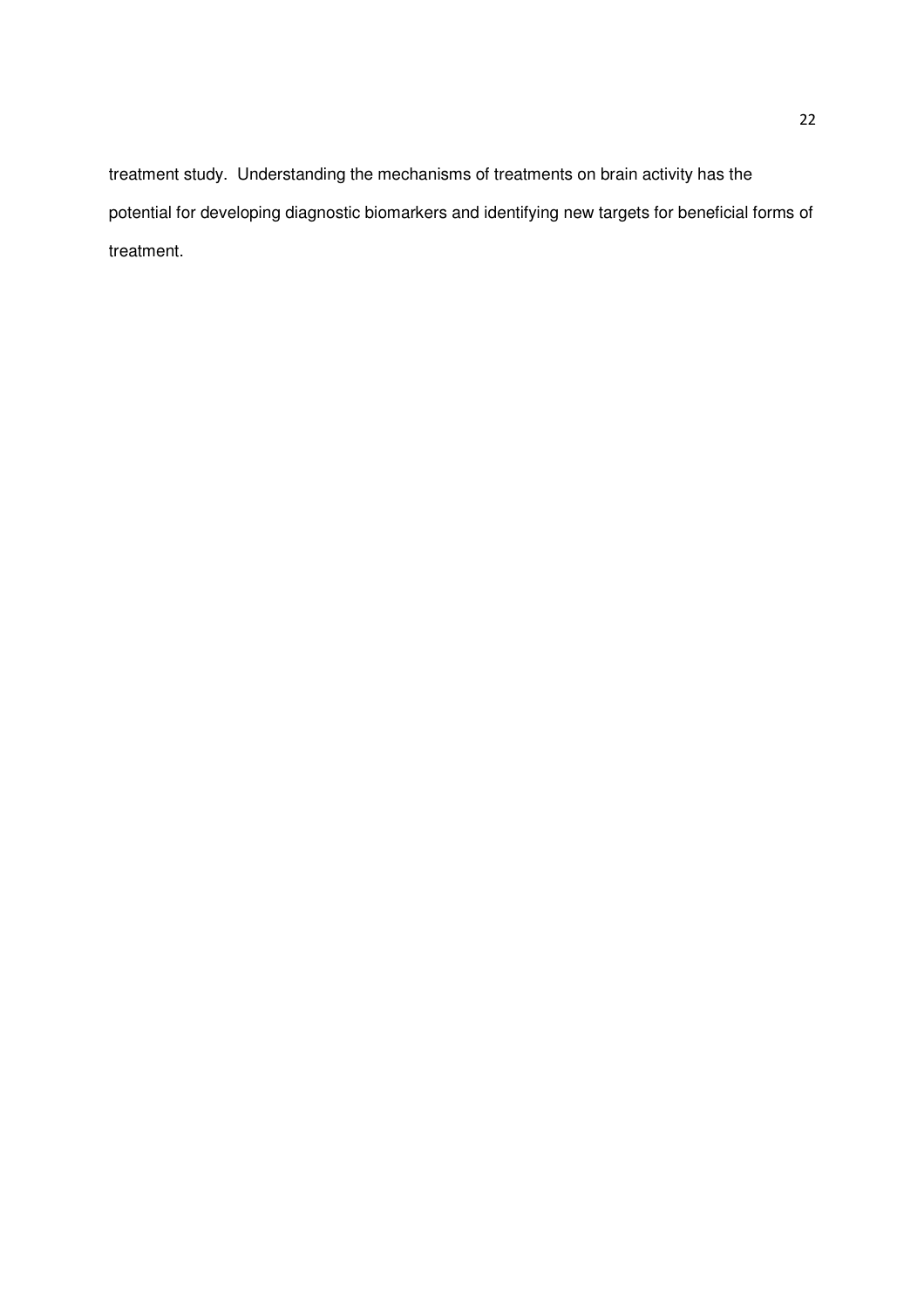#### **Authors and contributors**

AM, AS and VL independently performed the literature search. AM, AS and VL independently performed the data extraction for the systematic review, and AS and TA independently performed the neuroimaging data extraction. Any discrepancies were reviewed with CF and SC and resolved by consensus.

AM and AS screened and recorded the titles and abstracts from the databases, assessed individual papers for eligibility and extracted data from relevant studies, which VL and CF verified. AM, AS and VL conducted, discussed and resolved QATQS scoring using an evaluation form and the dictionary designated to score study quality. CF oversaw all aspects of study design, literature search, compilation and discussion of findings, and manuscript preparation.

# **Declaration of interests**

AS, SG and PH report no competing interests. CF has held recent research grants from Eli Lilly and GlaxoSmithKline and has received speaker fees from Roche.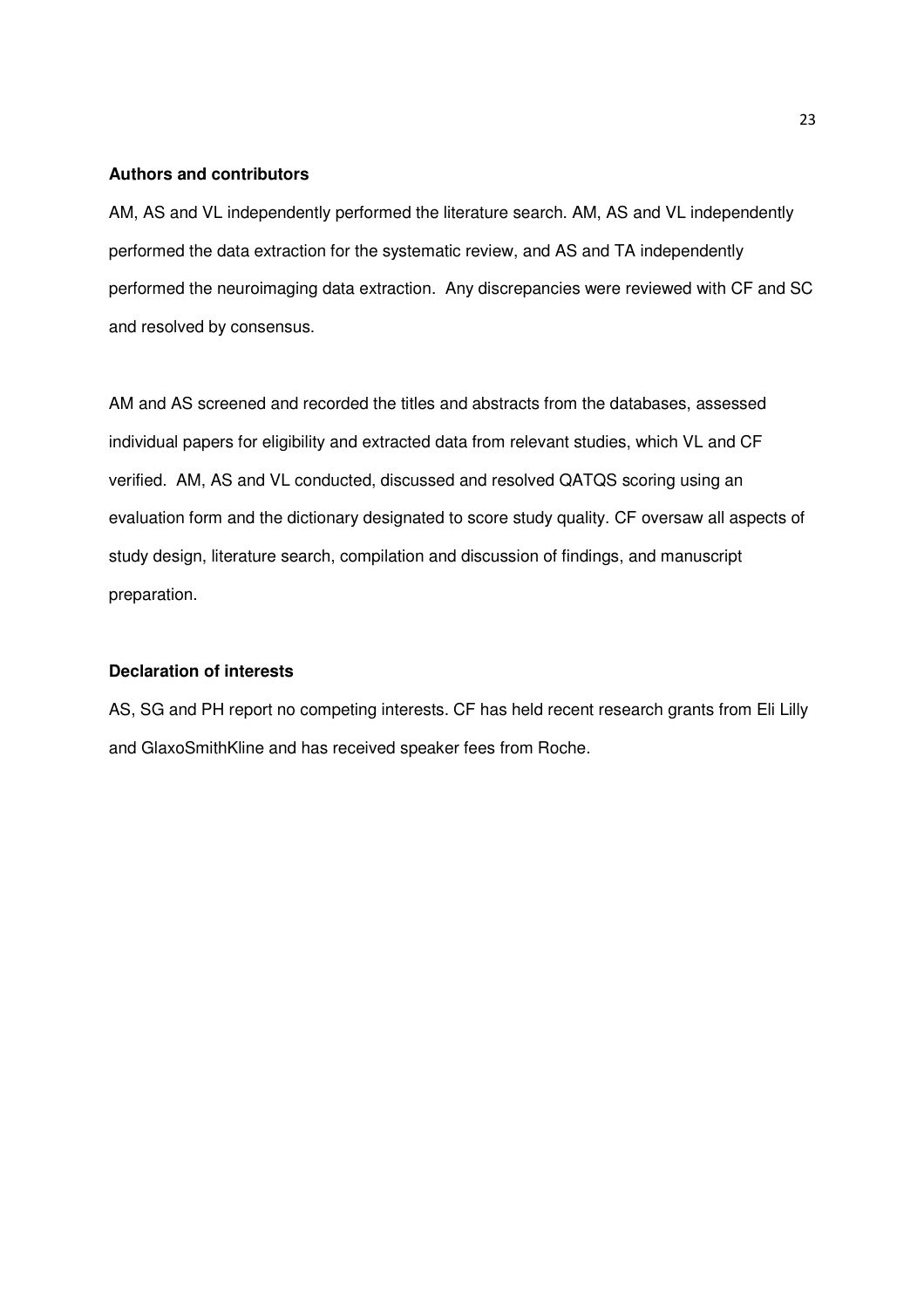## **References**

Abbass, A.A., Nowoweiski, S.J., Bernier, D., Tarzwell, R., Beutel, M.E., 2014. Review of psychodynamic psychotherapy neuroimaging studies. Psychother. Psychosom. 83 (3), 142-147. Amsterdam, J.D., Newberg, A.B., Newman, C.F., Shults, J., Wintering, N., Soeller, I., 2013. Change over time in brain serotonin transporter binding in major depression: effects of therapy measured with [123I]□ADAM SPECT. J. Neuroimaging 23 (4), 469-476.

Arnone, D., McKie, S., Elliott, R., Thomas, E.J., Downey, D., Juhasz, G., et al., 2012. Increased amygdala responses to sad but not fearful faces in major depression: relation to mood state and pharmacological treatment. Am. J. Psychiatry 169 (8), 841-850.

Banks, S.J., Eddy, K.T., Angstadt, M., Nathan, P.J., Phan, K.L., 2007. Amygdala–frontal connectivity during emotion regulation. Soc. Cogn. Affect. Neurosci. 2 (4), 303-312. Beck, A.T., 1979. Cognitive therapy of depression. Guilford press, New York.

Blackwood, N.J., Howard, R., Simmons, A., Bentall, R., Murray, R., 2000. Imaging attentional and attributional bias: an fMRI approach to the paranoid delusion. Psychol. Med. 30 (4), 873- 883.

Boccia, M., Piccardi, L., Guariglia, P., 2016. How treatment affects the brain: meta-analysis evidence of neural substrates underpinning drug therapy and psychotherapy in major depression. Brain Imaging Behav. 10 (2), 619-627.

Botvinick, M.M., 2007. Conflict monitoring and decision making: reconciling two perspectives on anterior cingulate function. Cogn. Affect. Behav. Neurosci. 7 (4), 356-366.

Brett, M., Christoff, K., Cusack, R., Lancaster, J., 2001. Using the Talairach atlas with the MNI template. Neuroimage 13 (6), 85-85.

Brody, A.L., Saxena, S., Stoessel, P., Gillies, L.A., Fairbanks, L.A., Alborzian, S., et al., 2001. Regional brain metabolic changes in patients with major depression treated with either paroxetine or interpersonal therapy: preliminary findings. Arch. Gen. Psychiatry 58 (7), 631-640. Buchheim, A., Viviani, R., Kessler, H., Kächele, H., Cierpka, M., Roth, G., et al., 2012. Changes in prefrontal-limbic function in major depression after 15 months of long-term psychotherapy. PLoS One 7 (3), e33745.

Bush, G., Luu, P., Posner, M.I., 2000. Cognitive and emotional influences in anterior cingulate cortex. Trends Cogn. Sci. 4 (6), 215-222.

Carballedo, A., Scheuerecker, J., Meisenzahl, E., Schoepf, V., Bokde, A., Möller, H.-J., et al., 2011. Functional connectivity of emotional processing in depression. J. Affect. Disord. 134 (1), 272-279.

Costafreda, S.G., 2012. Parametric coordinate-based meta-analysis: valid effect size metaanalysis of studies with differing statistical thresholds. J. Neurosci. Methods 210 (2), 291-300. Costafreda, S.G., Brammer, M.J., David, A.S., Fu, C.H., 2008. Predictors of amygdala activation during the processing of emotional stimuli: a meta-analysis of 385 PET and fMRI studies. Brain Res. Rev. 58 (1), 57-70.

Costafreda, S.G., McCann, P., Saker, P., Cole, J.H., Cohen-Woods, S., Farmer, A.E., et al., 2013. Modulation of amygdala response and connectivity in depression by serotonin transporter polymorphism and diagnosis. J. Affect. Disord. 150 (1), 96-103.

Cuijpers, P., Karyotaki, E., Weitz, E., Andersson, G., Hollon, S.D., van Straten, A., 2014. The effects of psychotherapies for major depression in adults on remission, recovery and improvement: a meta-analysis. J. Affect. Disord. 159 118-126.

de Fockert, J.W., Rees, G., Frith, C.D., Lavie, N., 2001. The role of working memory in visual selective attention. Science 291 (5509), 1803-1806.

de Maat, S., de Jonghe, F., Schoevers, R., Dekker, J., 2009. The effectiveness of long-term psychoanalytic therapy: A systematic review of empirical studies. Harv. Rev. Psychiatry 17 (1), 1-23.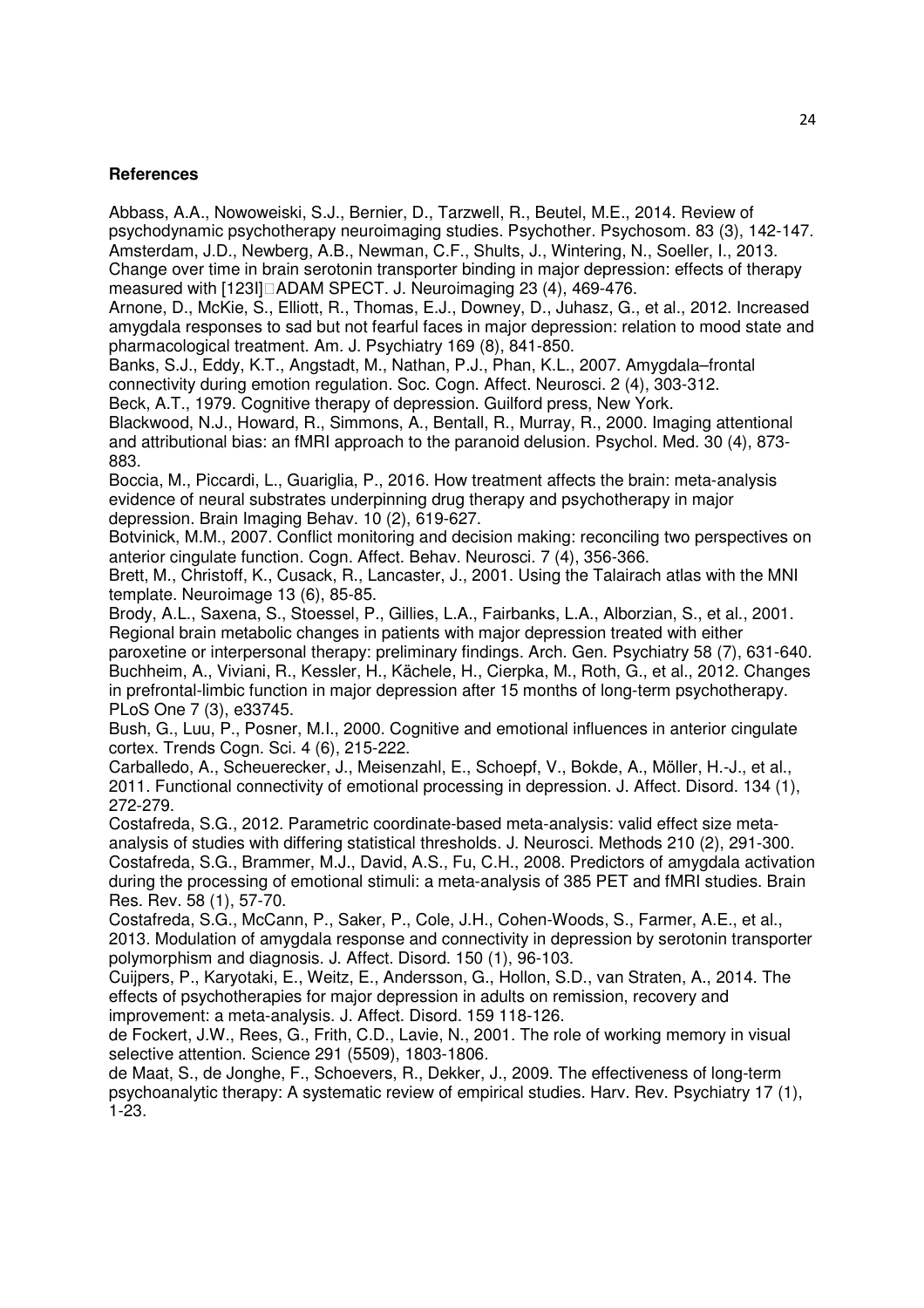Delaveau, P., Jabourian, M., Lemogne, C., Guionnet, S., Bergouignan, L., Fossati, P., 2011. Brain effects of antidepressants in major depression: a meta-analysis of emotional processing studies. J. Affect. Disord. 130 (1), 66-74.

DeRubeis, R.J., Siegle, G.J., Hollon, S.D., 2008. Cognitive therapy versus medication for depression: treatment outcomes and neural mechanisms. Nat. Rev. Neurosci. 9 (10), 788. Dichter, G.S., Felder, J.N., Petty, C., Bizzell, J., Ernst, M., Smoski, M.J., 2009. The effects of psychotherapy on neural responses to rewards in major depression. Biol. Psychiatry 66 (9), 886-897.

Dichter, G.S., Felder, J.N., Smoski, M.J., 2010. The effects of brief behavioral activation therapy for depression on cognitive control in affective contexts: an fMRI investigation. J. Affect. Disord. 126 (1), 236-244.

Dillon, D.G., Ritchey, M., Johnson, B.D., LaBar, K.S., 2007. Dissociable effects of conscious emotion regulation strategies on explicit and implicit memory. Emotion 7 (2), 354.

Ekers, D., Webster, L., Van Straten, A., Cuijpers, P., Richards, D., Gilbody, S., 2014. Behavioural activation for depression; an update of meta-analysis of effectiveness and sub group analysis. PLoS One 9 (6), e100100.

Etkin, A., Egner, T., Kalisch, R., 2011. Emotional processing in anterior cingulate and medial prefrontal cortex. Trends Cogn. Sci. 15 (2), 85-93.

Fitzgerald, P.B., Laird, A.R., Maller, J., Daskalakis, Z.J., 2008. A meta**Danalytic study of** changes in brain activation in depression. Hum. Brain Mapp. 29 (6), 683-695.

Flückiger, C., Del Re, A., Wampold, B.E., Symonds, D., Horvath, A.O., 2012. How central is the alliance in psychotherapy? A multilevel longitudinal meta-analysis. J Couns Psychol 59 (1), 10. Franklin, G., Carson, A.J., Welch, K.A., 2015. Cognitive behavioural therapy for depression: systematic review of imaging studies. Acta Neuropsychiatrica 1-14.

Frodl, T., Scheuerecker, J., Albrecht, J., Kleemann, A.M., Müller-Schunk, S., Koutsouleris, N., et al., 2009. Neuronal correlates of emotional processing in patients with major depression. World J. Biol. Psychiatry 10 (3), 202-208.

Fu, C.H., Steiner, H., Costafreda, S.G., 2013. Predictive neural biomarkers of clinical response in depression: a meta-analysis of functional and structural neuroimaging studies of pharmacological and psychological therapies. Neurobiol. Dis. 52 75-83.

Fu, C.H., Williams, S.C., Cleare, A.J., Brammer, M.J., Walsh, N.D., Kim, J., et al., 2004. Attenuation of the neural response to sad faces in major depressionby antidepressant treatment: a prospective, event-related functional magnetic resonance imagingstudy. Arch. Gen. Psychiatry 61 (9), 877-889.

Fu, C.H., Williams, S.C., Cleare, A.J., Scott, J., Mitterschiffthaler, M.T., Walsh, N.D., et al., 2008. Neural responses to sad facial expressions in major depression following cognitive behavioral therapy. Biol. Psychiatry 64 (6), 505-512.

Garnefski, N., Kraaij, V., 2006. Relationships between cognitive emotion regulation strategies and depressive symptoms: A comparative study of five specific samples. Pers. Individ. Dif. 40 (8), 1659-1669.

Goldapple, K., Segal, Z., Garson, C., Lau, M., Bieling, P., Kennedy, S., et al., 2004. Modulation of cortical-limbic pathways in major depression: treatment-specific effects of cognitive behavior therapy. Arch. Gen. Psychiatry 61 (1), 34-41.

Gotlib, I.H., Joormann, J., 2010. Cognition and depression: current status and future directions. Annu. Rev. Clin. Psychol. 6 285-312.

Gülfizar, S., 2012. The biological effects of psychotherapy in major depressive disorders: a review of neuroimaging studies. Psychology 3 (10), 857.

Hirvonen, J., Hietala, J., Kajander, J., Markkula, J., Rasi-Hakala, H., Salminen, J.K., et al., 2011. Effects of antidepressant drug treatment and psychotherapy on striatal and thalamic dopamine D2/3 receptors in major depressive disorder studied with [11C] raclopride PET. J. Psychopharmacol. 25 (10), 1329-1336.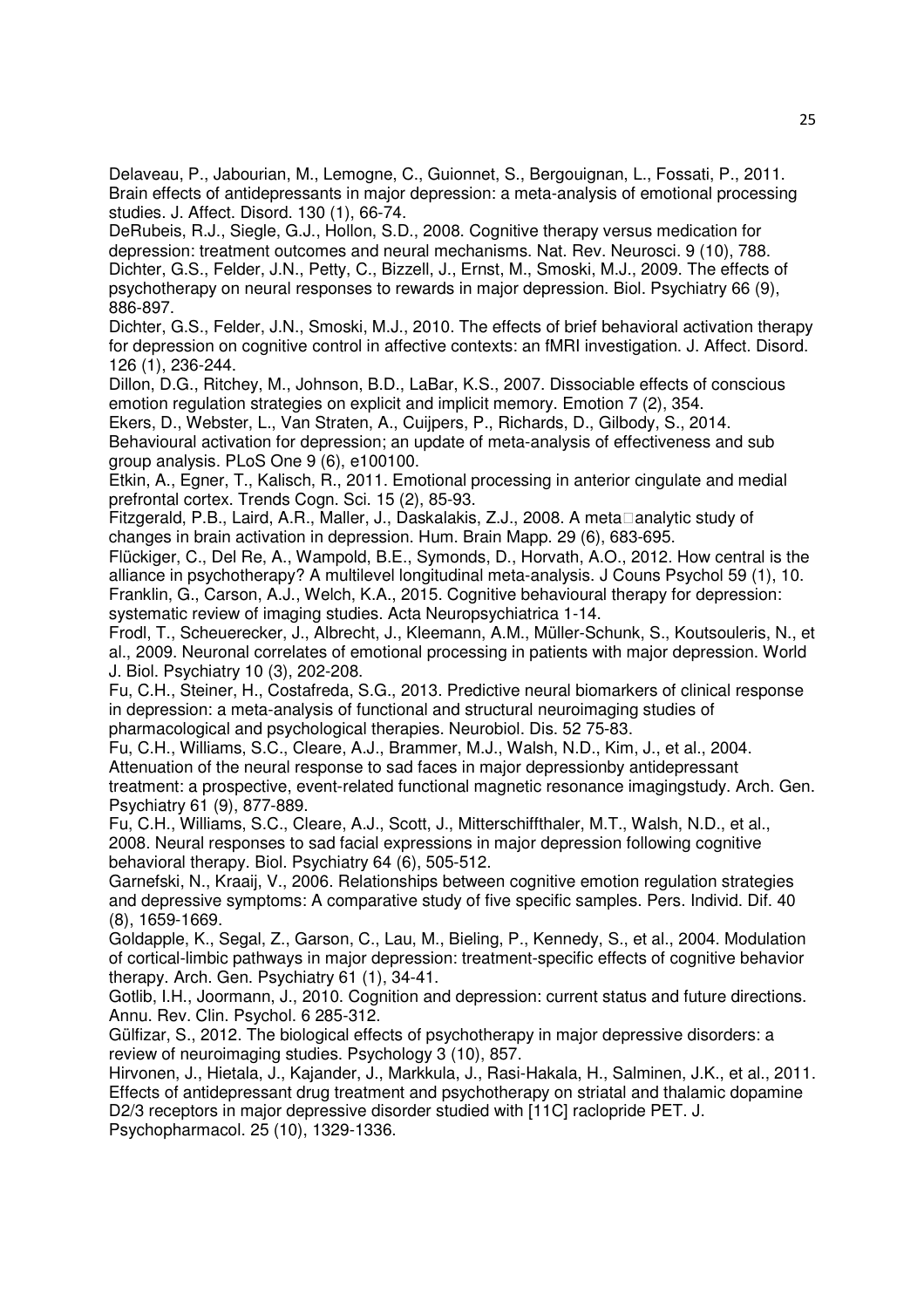Horvath, A.O., Luborsky, L., 1993. The Role of the Therapeutic Alliance in Psychotherapy. J Consult Clin Psychol 61 (4), 561-573.

Kennedy, S.H., Konarski, J.Z., Segal, Z.V., Lau, M.A., Bieling, P.J., McIntyre, R.S., et al., 2007. Differences in brain glucose metabolism between responders to CBT and venlafaxine in a 16 week randomized controlled trial. Am. J. Psychiatry 164 (5), 778-788.

Kraemer, H.C., Wilson, G.T., Fairburn, C.G., Agras, W.S., 2002. Mediators and moderators of treatment effects in randomized clinical trials. Arch. Gen. Psychiatry 59 (10), 877-883.

Krell, H.V., Leuchter, A.F., Morgan, M., Cook, I.A., Abrams, M., 2004. Subject expectations of treatment effectiveness and outcome of treatment with an experimental antidepressant. The Journal of clinical psychiatry.

Krupnick, J.L., Sotsky, S.M., Elkin, I., Simmens, S., Moyer, J., Watkins, J., et al., 2006. The role of the therapeutic alliance in psychotherapy and pharmacotherapy outcome: Findings in the National Institute of Mental Health Treatment of Depression Collaborative Research Program. Focus 64 (2), 532-277.

Lehto, S.M., Tolmunen, T., Joensuu, M., Saarinen, P.I., Valkonen-Korhonen, M., Vanninen, R., et al., 2008. Changes in midbrain serotonin transporter availability in atypically depressed subjects after one year of psychotherapy. Prog. Neuropsychopharmacol. Biol. Psychiatry 32 (1), 229-237.

Leuchter, A.F., Hunter, A.M., Tartter, M., Cook, I.A., 2014. Role of pill-taking, expectation and therapeutic alliance in the placebo response in clinical trials for major depression. Br. J. Psychiatry 205 (6), 443-449.

Liberati, A., Altman, D.G., Tetzlaff, J., Mulrow, C., Gøtzsche, P.C., Ioannidis, J.P., et al., 2009. The PRISMA statement for reporting systematic reviews and meta-analyses of studies that evaluate health care interventions: explanation and elaboration. PLoS Med. 6 (7), e1000100. Lorenzo-Luaces, L., German, R.E., DeRubeis, R.J., 2015. It's complicated: The relation between cognitive change procedures, cognitive change, and symptom change in cognitive therapy for depression. Clin. Psychol. Rev. 41 3-15.

MacQueen, G.M., 2009. Magnetic resonance imaging and prediction of outcome in patients with major depressive disorder. J. Psychiatr. Neurosci. 34 (5), 343.

Martin, S.D., Martin, E., Rai, S.S., Richardson, M.A., Royall, R., 2001. Brain blood flow changes in depressed patients treated with interpersonal psychotherapy or venlafaxine hydrochloride: preliminary findings. Arch. Gen. Psychiatry 58 (7), 641-648.

Messina, I., Sambin, M., Palmieri, A., Viviani, R., 2013. Neural correlates of psychotherapy in anxiety and depression: a meta-analysis. PLoS One 8 (9), e74657.

Mitterschiffthaler, M.T., Fu, C.H., Dalton, J.A., Andrew, C.M., Williams, S.C., 2007. A functional MRI study of happy and sad affective states induced by classical music. Hum. Brain Mapp. 28 (11), 1150-1162.

Mueller, T.I., Leon, A.C., Keller, M.B., Solomon, D.A., Endicott, J., Coryell, W., et al., 1999. Recurrence after recovery from major depressive disorder during 15 years of observational follow-up. Am. J. Psychiatry 156 (7), 1000-1006.

Nejad, A.B., Fossati, P., Lemogne, C., 2013. Self-referential processing, rumination, and cortical midline structures in major depression. Front. Hum. Neurosci. 7 666.

Nolen-Hoeksema, S., Davis, C.G., 1999. " Thanks for sharing that": Ruminators and their social support networks. J. Pers. Soc. Psychol. 77 (4), 801.

Pizzagalli, D.A., 2011. Frontocingulate dysfunction in depression: toward biomarkers of treatment response. Neuropsychopharmacology 36 (1), 183.

Quidé, Y., Witteveen, A.B., El-Hage, W., Veltman, D.J., Olff, M., 2012. Differences between effects of psychological versus pharmacological treatments on functional and morphological brain alterations in anxiety disorders and major depressive disorder: a systematic review. Neurosci. Biobehav. Rev. 36 (1), 626-644.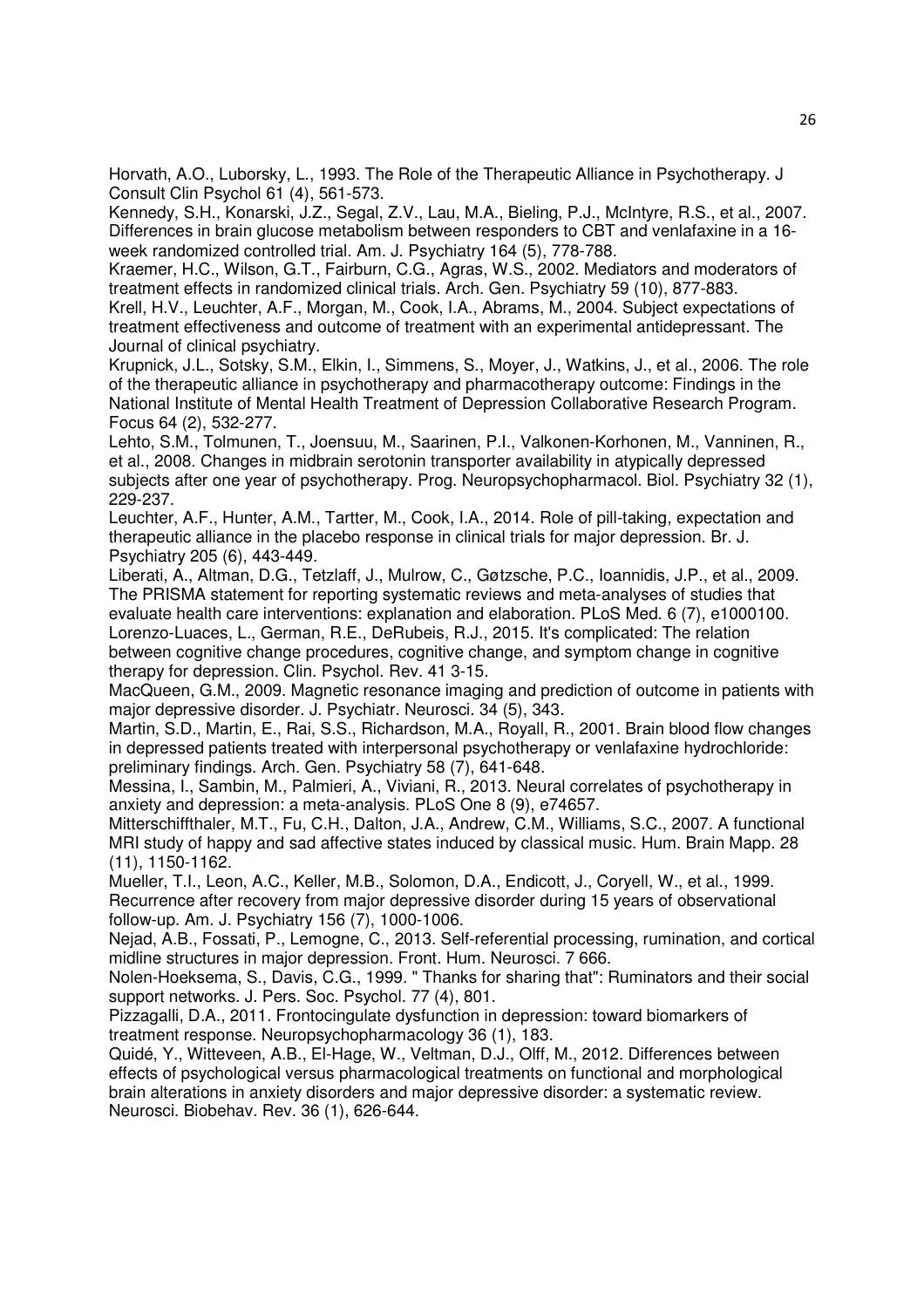Ritchey, M., Dolcos, F., Eddington, K.M., Strauman, T.J., Cabeza, R., 2011. Neural correlates of emotional processing in depression: changes with cognitive behavioral therapy and predictors of treatment response. J. Psychiatr. Res. 45 (5), 577-587.

Roffman, J.L., Marci, C.D., Glick, D.M., Dougherty, D.D., Rauch, S.L., 2005. Neuroimaging and the functional neuroanatomy of psychotherapy. Psychol. Med. 35 (10), 1385-1398.

Rubin-Falcone, H., Weber, J., Kishon, R., Ochsner, K., Delaparte, L., Doré, B., et al., 2018. Longitudinal effects of cognitive behavioral therapy for depression on the neural correlates of emotion regulation. Psych. Res. Neuroimaging 271 82-90.

Sanacora, G., Fenton, L.R., Fasula, M.K., Rothman, D.L., Levin, Y., Krystal, J.H., et al., 2006. Cortical y-aminobutyric acid concentrations in depressed patients receiving cognitive behavioral therapy. Biol. Psychiatry 59 (3), 284-286.

Sankar, A., Scott, J., Paszkiewicz, A., Giampietro, V., Steiner, H., Fu, C., 2015. Neural effects of cognitive–behavioural therapy on dysfunctional attitudes in depression. Psychol. Med. 45 (7), 1425-1433.

Sheppard, L.C., Teasdale, J.D., 2000. Dysfunctional thinking in major depressive disorder: A deficit in metacognitive monitoring? J. Abnorm. Psychol. 109 (4), 768.

Shou, H., Yang, Z., Satterthwaite, T.D., Cook, P.A., Bruce, S.E., Shinohara, R.T., et al., 2017. Cognitive behavioral therapy increases amygdala connectivity with the cognitive control network in both MDD and PTSD. NeuroImage: Clinical 14 464-470.

Steinert, C., Munder, T., Rabung, S., Hoyer, J., Leichsenring, F., 2017. Psychodynamic therapy: as efficacious as other empirically supported treatments? A meta-analysis testing equivalence of outcomes. Am. J. Psychiatry 174 (10), 943-953.

Thomas, B., Ciliska, D., Dobbins, M., Micucci, S., 2004. A process for systematically reviewing the literature: providing the research evidence for public health nursing interventions. Worldviews Evid. Based Nurs. 1 (3), 176-184.

Tiger, M., Rück, C., Forsberg, A., Varrone, A., Lindefors, N., Halldin, C., et al., 2014. Reduced 5-HT1B receptor binding in the dorsal brain stem after cognitive behavioural therapy of major depressive disorder. Psych. Res. Neuroimaging 223 (2), 164-170.

van der Velde, J., Servaas, M.N., Goerlich, K.S., Bruggeman, R., Horton, P., Costafreda, S.G., et al., 2013. Neural correlates of alexithymia: A meta-analysis of emotion processing studies. Neurosci. Biobehav. Rev. 37 (8), 1774-1785.

Vos, T., Barber, R.M., Bell, B., Bertozzi-Villa, A., Biryukov, S., Bolliger, I., et al., 2015. Global, regional, and national incidence, prevalence, and years lived with disability for 301 acute and chronic diseases and injuries in 188 countries, 1990–2013: a systematic analysis for the Global Burden of Disease Study 2013. The Lancet 386 (9995), 743-800.

Walsh, N.D., Williams, S.C., Brammer, M.J., Bullmore, E.T., Kim, J., Suckling, J., et al., 2007. A longitudinal functional magnetic resonance imaging study of verbal working memory in depression after antidepressant therapy. Biol. Psychiatry 62 (11), 1236-1243.

Weingarten, C.P., Strauman, T.J., 2015. Neuroimaging for psychotherapy research: current trends. Psychother. Res. 25 (2), 185-213.

Weissman, M.M., 2006. A brief history of interpersonal psychotherapy. Psychiatric Annals 36 (8).

Wiswede, D., Taubner, S., Buchheim, A., Münte, T.F., Stasch, M., Cierpka, M., et al., 2014. Tracking functional brain changes in patients with depression under psychodynamic psychotherapy using individualized stimuli. PLoS One 9 (10), e109037.

Yoshimura, S., Okamoto, Y., Onoda, K., Matsunaga, M., Okada, G., Kunisato, Y., et al., 2013. Cognitive behavioral therapy for depression changes medial prefrontal and ventral anterior cingulate cortex activity associated with self-referential processing. Soc. Cogn. Affect. Neurosci. 9 (4), 487-493.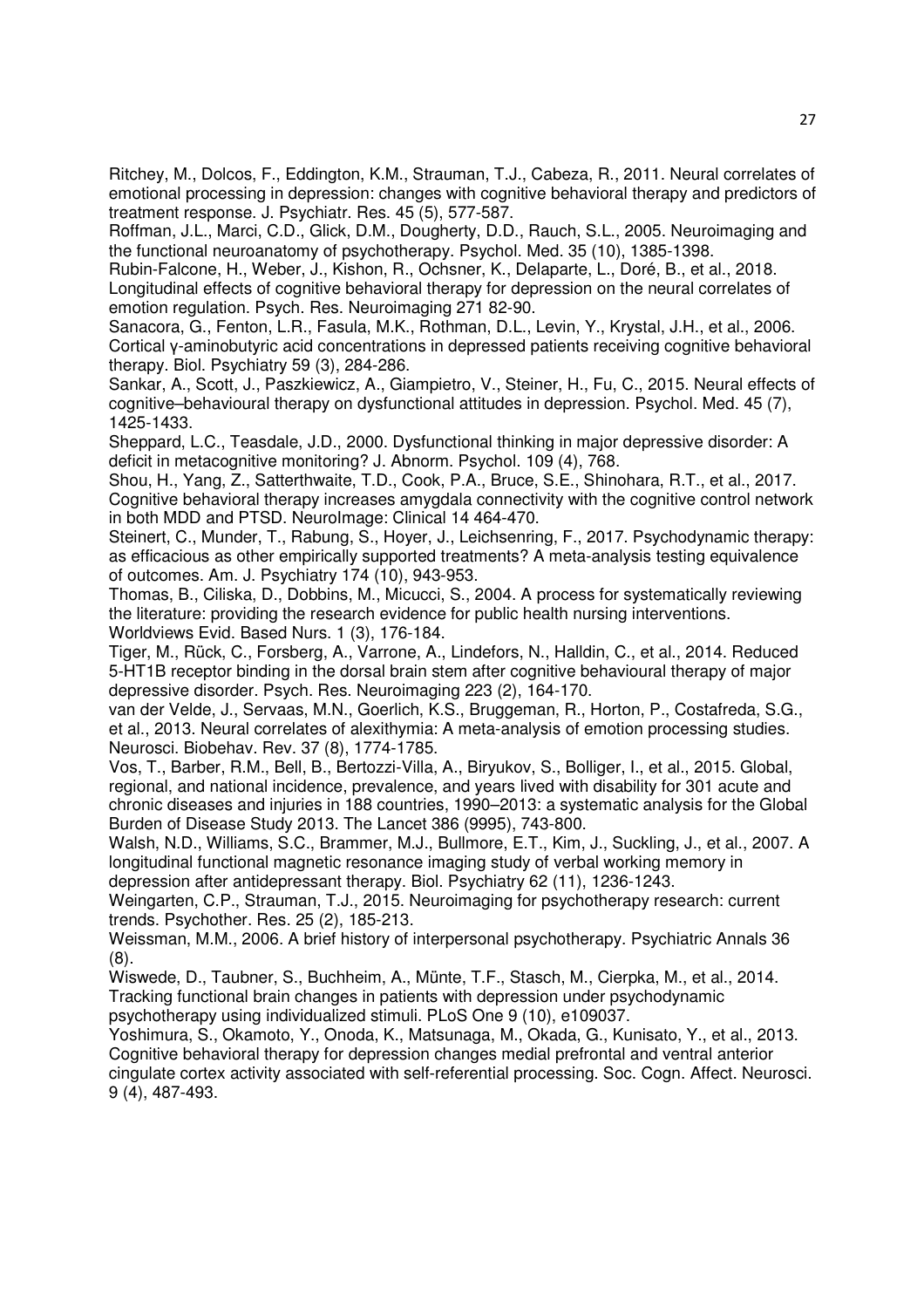Zhang, X., Yao, S., Zhu, X., Wang, X., Zhu, X., Zhong, M., 2012. Gray matter volume abnormalities in individuals with cognitive vulnerability to depression: a voxel-based morphometry study. J. Affect. Disord. 136 (3), 443-452.

Zhao, Y.-J., Du, M.-Y., Huang, X.-Q., Lui, S., Chen, Z.-Q., Liu, J., et al., 2014. Brain grey matter abnormalities in medication-free patients with major depressive disorder: a meta-analysis. Psychol. Med. 44 (14), 2927-2937.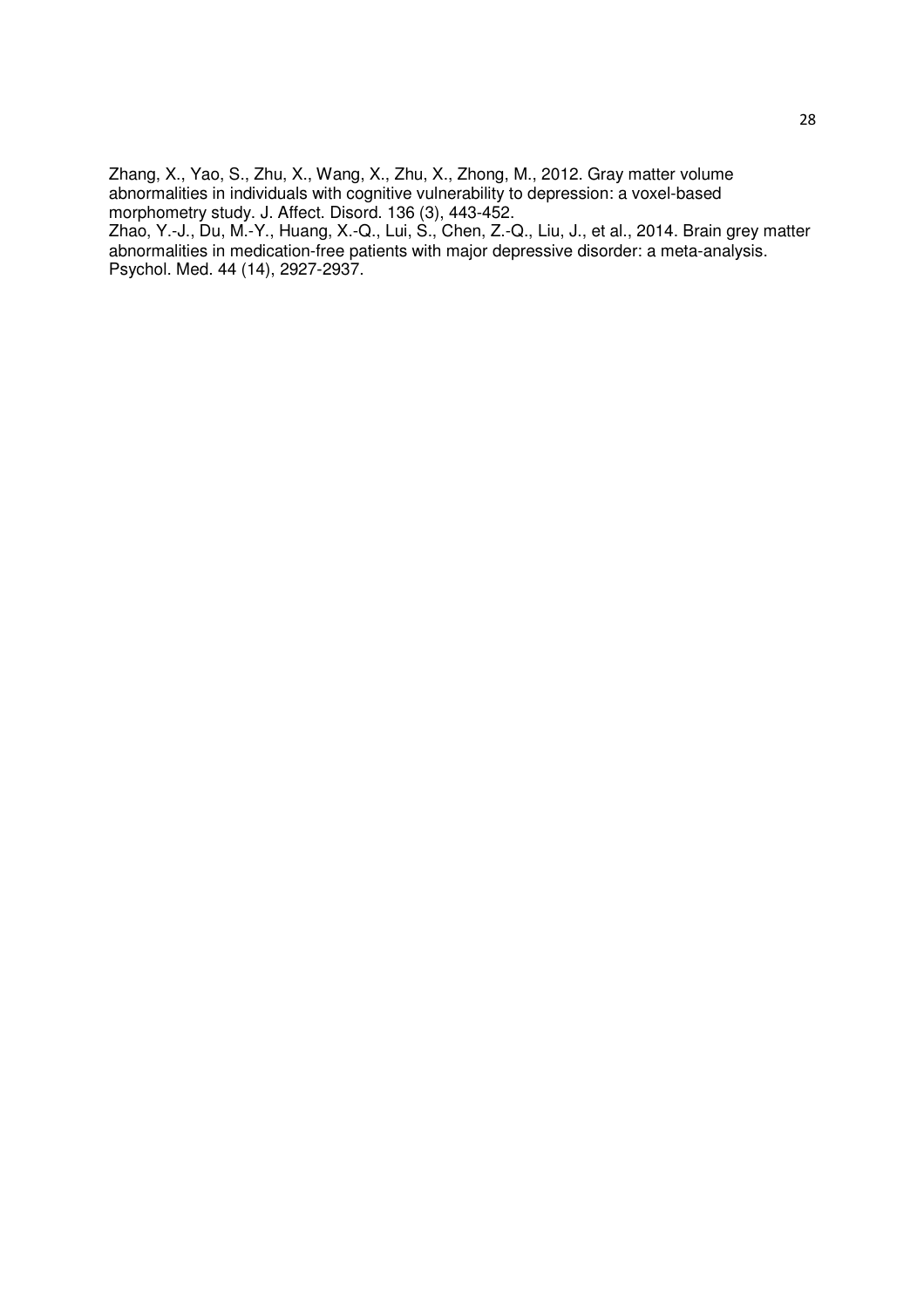# **Figure Legends**

# **Figure 1.**

Preferred Reporting Items for Systematic Reviews and Meta-Analyses (PRISMA) flow diagram of search strategy.

# **Figure 2.**

Group by time interaction effects of psychological therapies. There was a significant group by time interaction in the left rostral anterior cingulate cortex, in which participants with major depression showed increased activity following psychological therapy while healthy participants showed a reduction in activity at the follow up scan. Sagittal  $(x)$ , coronal  $(y)$ , and axial  $(x)$ coordinates for each section are presented. Results are P < 0.05 FDR corrected.

# **Figure 3.**

Longitudinal changes following psychological therapies. There was a main effect of in the left precentral gyrus, which showed decreased activity following psychological therapy in major depression. The coronal (y) coordinate of each section is presented. There were additional regions which did not meet our threshold of 50 mm<sup>3</sup> for significance. Results are  $P < 0.05$  FDR corrected.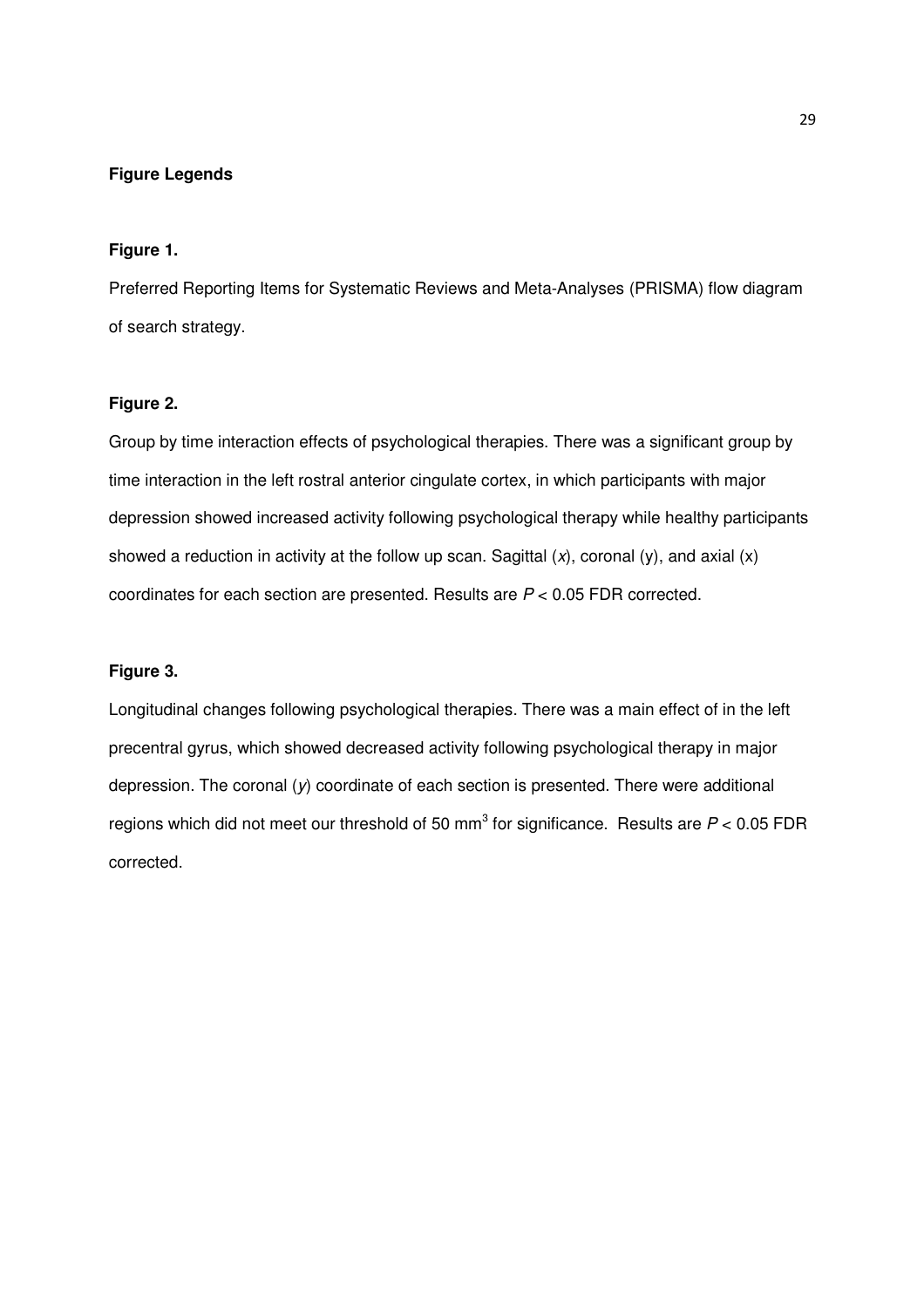# **Figure 1.**

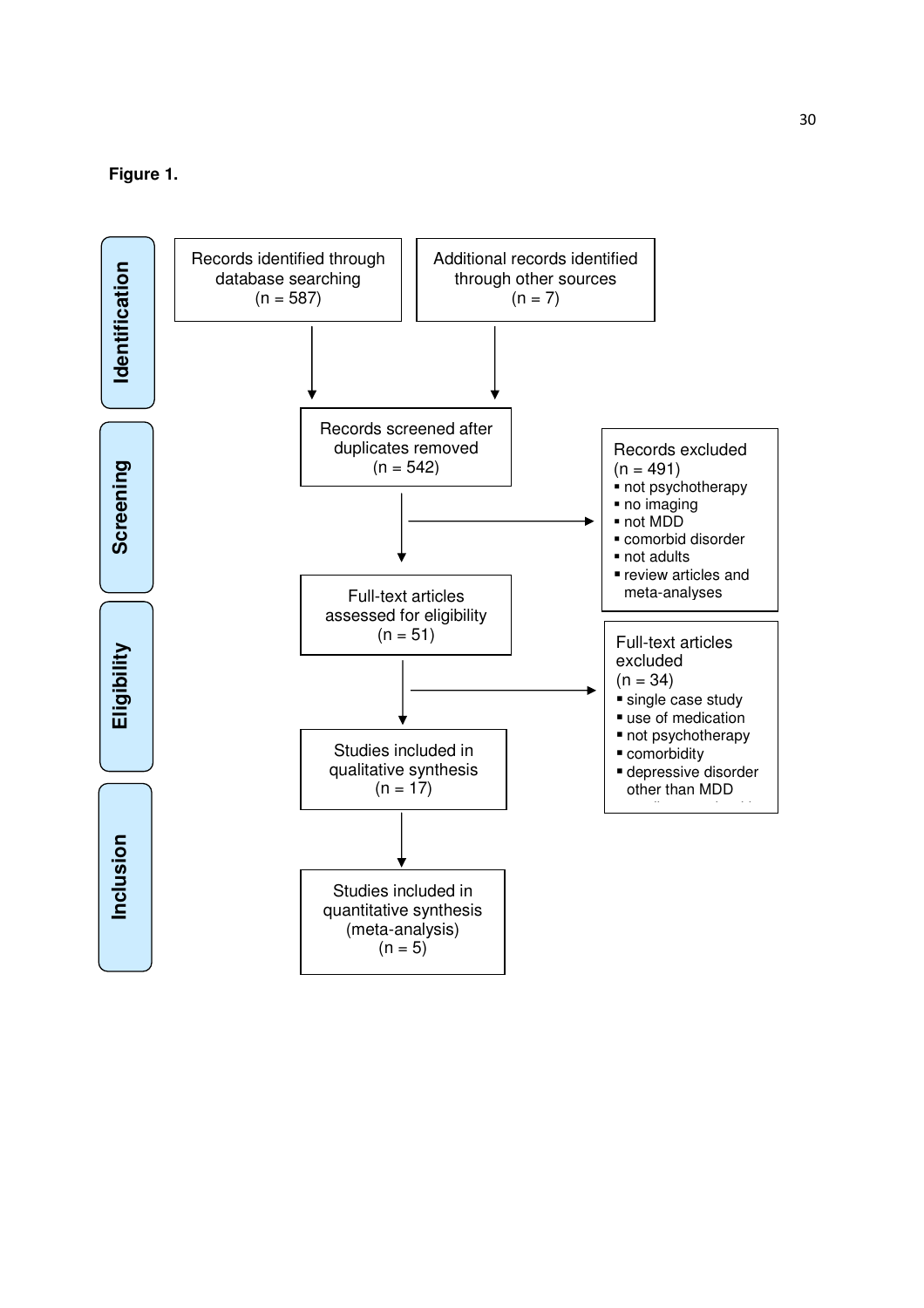

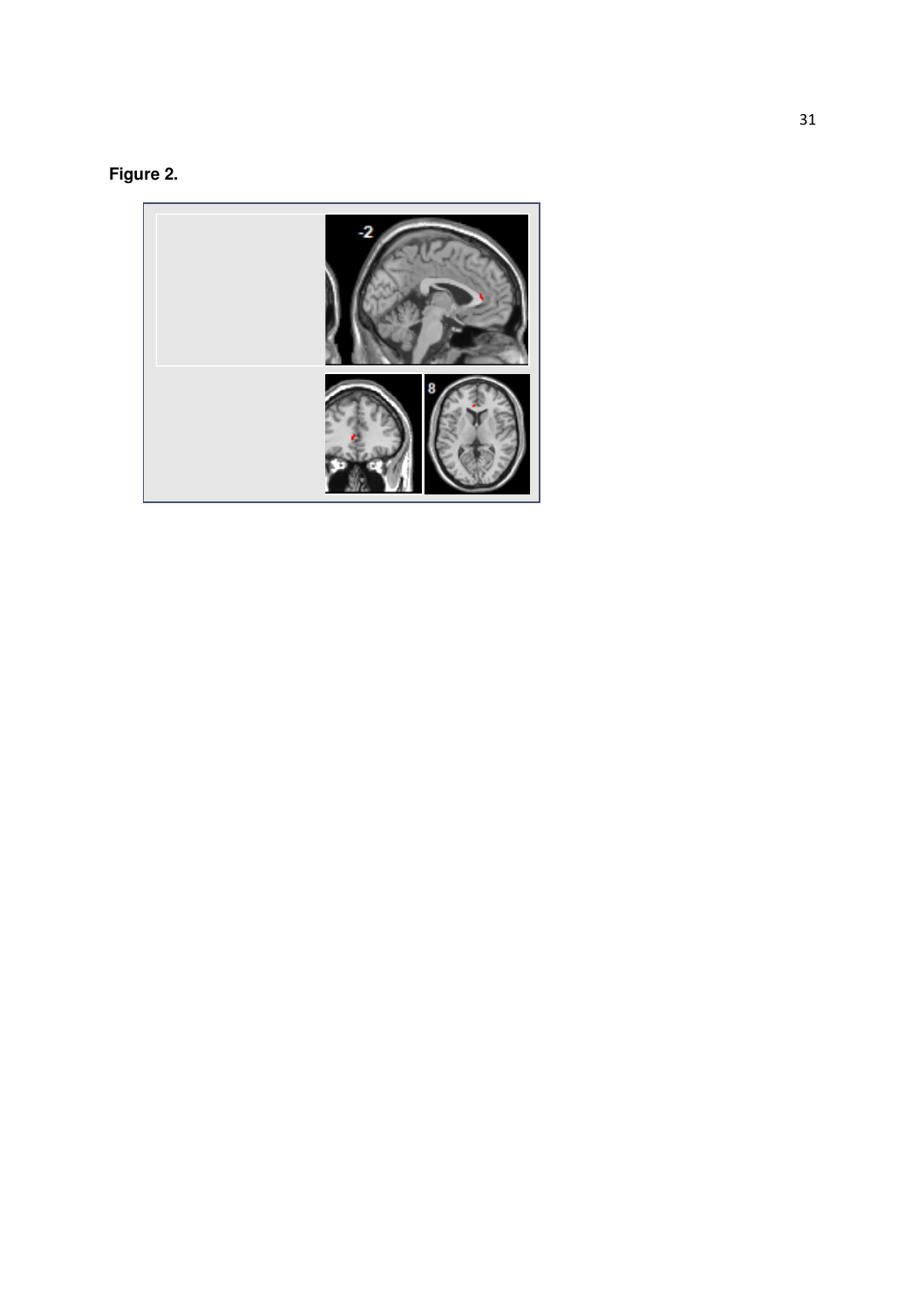**Figure 3.** 

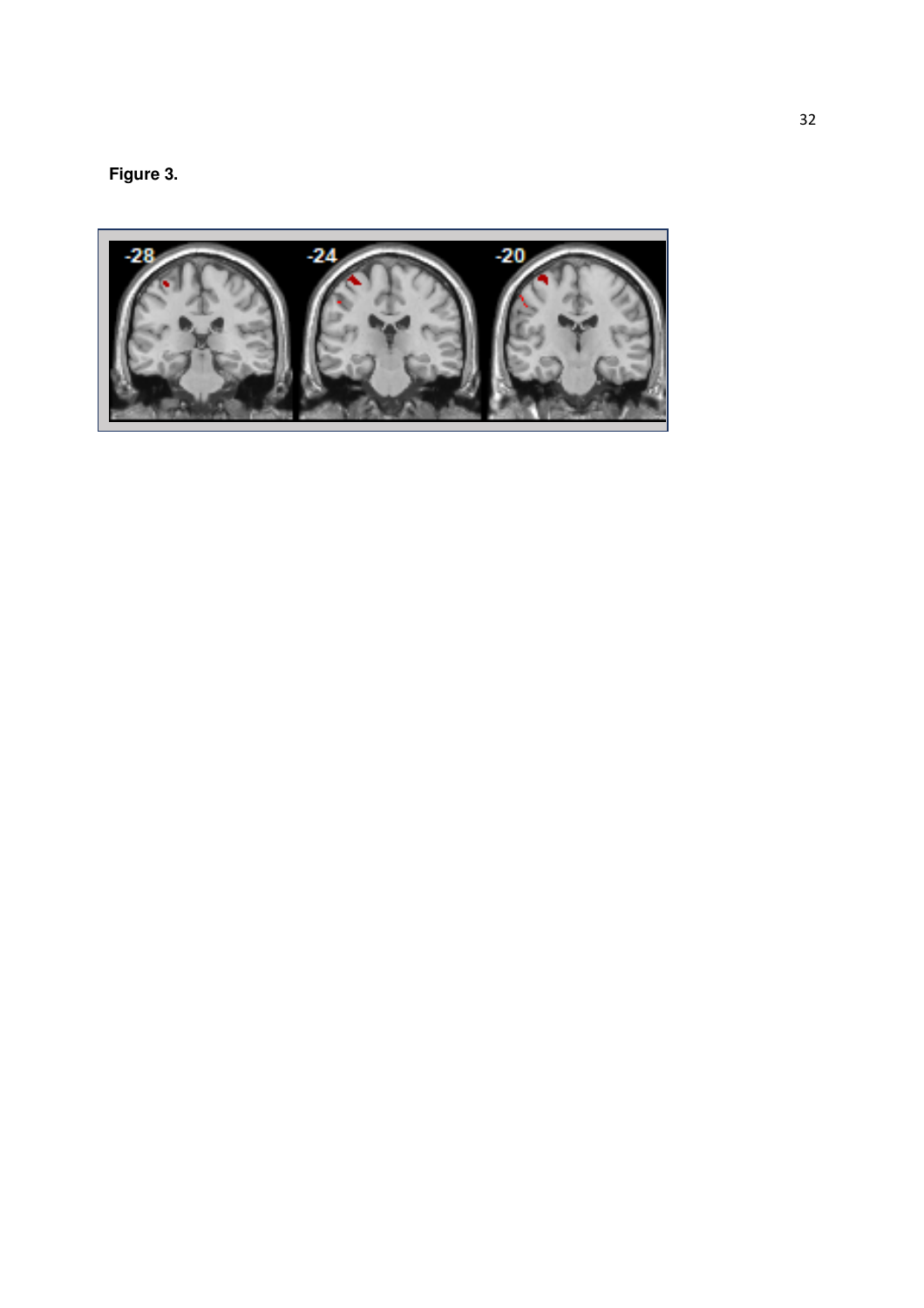| <b>Study</b>                    | Year | <b>Number</b> |                          | Age        |                          | <b>Diagnosis</b>            |             | Therapy Sessions | Scan            | Imaging                            | <b>Tasks</b>             |
|---------------------------------|------|---------------|--------------------------|------------|--------------------------|-----------------------------|-------------|------------------|-----------------|------------------------------------|--------------------------|
|                                 |      | <b>MDD</b>    | HC                       | <b>MDD</b> | HC                       |                             |             |                  | <b>Interval</b> |                                    |                          |
| <b>Resting state</b>            |      |               |                          |            |                          |                             |             |                  |                 |                                    |                          |
| Amsterdam                       | 2013 | 20(15)        | 10(7)                    | 41±13      | 45±11                    | DSM-IV, SCID                | <b>CBT</b>  | 12               | 12 weeks        | [ <sup>123</sup> I]ADAM SPECT      |                          |
| <b>Brody</b>                    | 2001 | 14(6)         | 16(8)                    | $41 + 11$  | 36±18                    | <b>DSM-IV</b>               | IPT         | 12               | 12 weeks        | <b>FDG-PET</b>                     |                          |
| Goldapple                       | 2004 | 14(6)         | $\blacksquare$           | $41\pm9$   | $\blacksquare$           | DSM-IV, DSM-<br>III-R, SCID | <b>CBT</b>  | 15-20            | 15-20 weeks     | FDG-PET                            |                          |
| Kennedy                         | 2007 | 12(5)         | $\blacksquare$           | 30±10      | $\blacksquare$           | DSM-IV, SCID                | <b>CBT</b>  | 14               | 14 weeks        | <b>FDG-PET</b>                     |                          |
| Martin                          | 2001 | 13(4)         | $\blacksquare$           | $38\pm 5$  | $\blacksquare$           | <b>DSM-IV</b>               | IPT         | 16               | 6 weeks         | Tc-99m HMPAO SPECT                 |                          |
| Shou                            | 2017 | 17            | 18                       | $32+7$     | 31±10                    | DSM-IV, SCID                | <b>CBT</b>  | 12               | 12 weeks        | <b>MRI</b>                         |                          |
| <b>Task-based studies</b>       |      |               |                          |            |                          |                             |             |                  |                 |                                    |                          |
| *Buchheim                       | 2012 | 16            | 17                       | $39 + 12$  | 39±12                    | DSM-IV, SCID                | <b>PDT</b>  |                  | 15 months       | fMRI                               | AAP pictures             |
| *Dichter                        | 2009 | 12(6)         | 15(6)                    | $39+10$    | 31±10                    | DSM-IV, SCID                | <b>BATD</b> | 11               | 15 weeks        | fMRI                               | wheel of fortune         |
| *Dichter                        | 2010 | 12(6)         | 15(6)                    | $39 + 10$  | 31±10                    | DSM-IV, SCID                | <b>BATD</b> | 11               | 15 weeks        | fMRI                               | <b>IAPS</b>              |
| *Fu                             | 2008 | 16(3)         | 16(3)                    | 40±9       | 39 <sub>±9</sub>         | DSM-IV, SCID                | <b>CBT</b>  | 16               | 16 weeks        | fMRI                               | emotional faces          |
| *Ritchey                        | 2011 | 11(3)         | 7(2)                     | 36±10      | 35±7                     | DSM-IV, SCID                | <b>CBT</b>  | 21               | 30 weeks        | fMRI                               | <b>IAPS</b>              |
| Sankar                          | 2015 | 16(3)         | 16(3)                    | $40+9$     | 40±9                     | DSM-IV, SCID                | <b>CBT</b>  | 16               | 16 weeks        | fMRI                               | dysfunctional attitudes  |
| Wiswede                         | 2014 | 18(4)         | 17(3)                    | 40±13      | 38±12                    | DSM-IV, SCID                | <b>PDT</b>  |                  | 8 months        | fMRI                               | interpersonal statements |
| <b>Receptor and MRS studies</b> |      |               |                          |            |                          |                             |             |                  |                 |                                    |                          |
| Hirvonen                        | 2011 | 8(5)          | $\blacksquare$           | 41±10      | $\blacksquare$           | DSM-IV, SCID                | <b>PDT</b>  | 16               | 16 weeks        | [ <sup>11</sup> C]Raclopride PET   |                          |
| Lehto                           | 2008 | 11(0)         | $\blacksquare$           | $27 + 7$   | $\overline{\phantom{a}}$ | DSM-IV, SCID                | <b>PDT</b>  | 80               | 12 months       | [ <sup>123</sup> l]nor-β-CIT SPECT |                          |
| Sanacora                        | 2006 | 8             |                          |            |                          | DSM, SCID                   | <b>CBT</b>  | 12               | 12 weeks        | <b>MRS</b>                         |                          |
| Tiger                           | 2014 | 10(4)         | $\overline{\phantom{a}}$ | $48 + 17$  | $\blacksquare$           | M.I.N.I                     | <b>iCBT</b> | 12               | 14 weeks        | $[^{11}C]$ AZ1041936 PET           |                          |

#### **Table 1. Summary of demographic characteristics, psychological therapies and neuroimaging tasks**

The first author and year of study is presented. Number of participants is presented with number of males in parenthesis. Sessions refers to the mean number of therapy sessions which were usually provided weekly, with the exception of Lehto et al. (2008) wherein patients received 2 psychotherapy sessions per week (total = approximately 80 sessions) and Amsterdam et al. (2013) wherein sessions were twice weekly for the first four weeks and weekly thereafter through week 12. Buchheim (2012) reported age (mean, SD) for patients and controls together. Both Buchheim (2012) and Wiswede (2014) refer to the number of months of therapy. For Ritchey and colleagues (2011), mean and standard deviation values are provided for the initial larger sample that included an additional 11 MDD participants and 7 controls, who did not complete treatment